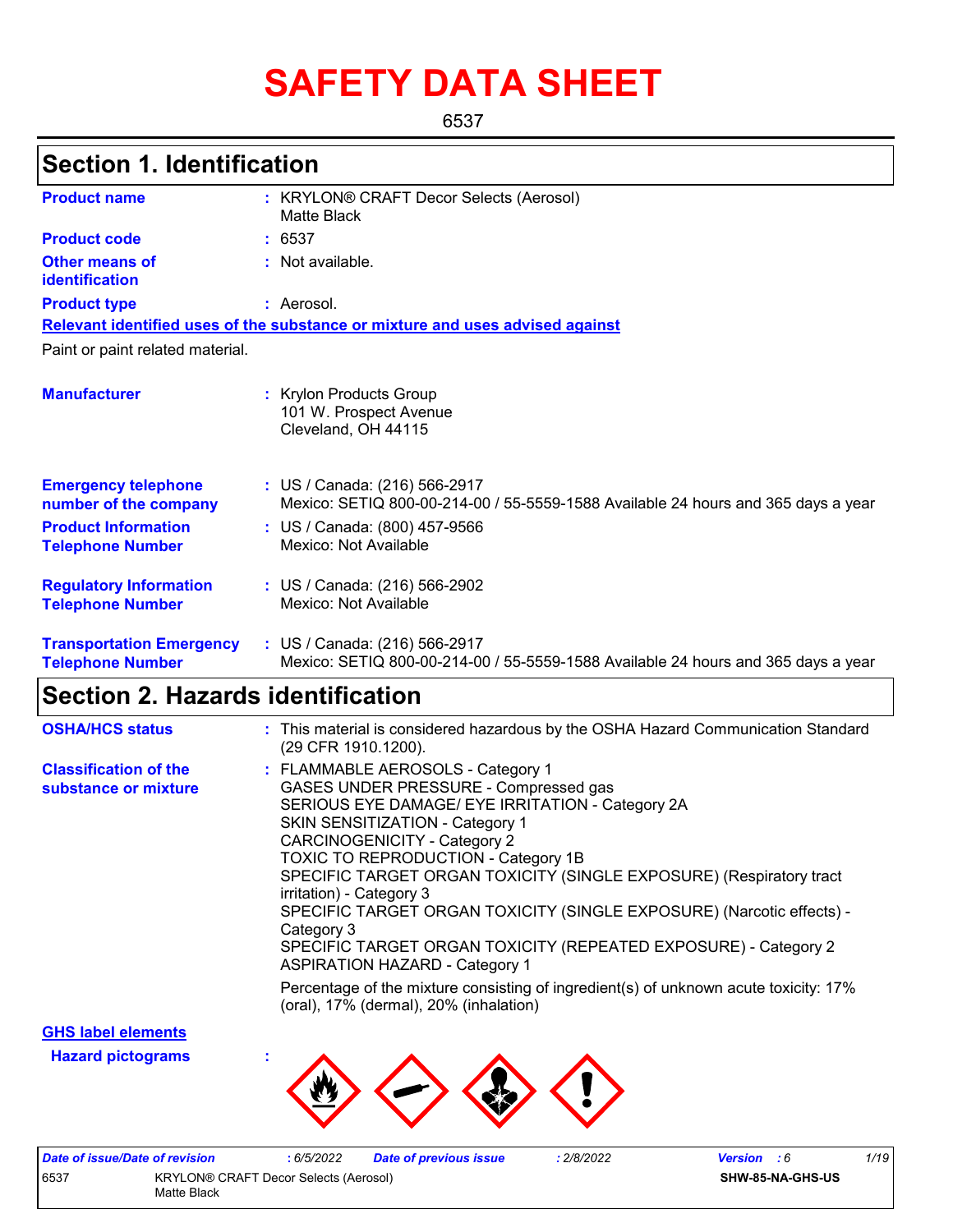## **Section 2. Hazards identification**

| <b>Signal word</b>                         | : Danger                                                                                                                                                                                                                                                                                                                                                                                                                                                                                                                                                                                                                                           |
|--------------------------------------------|----------------------------------------------------------------------------------------------------------------------------------------------------------------------------------------------------------------------------------------------------------------------------------------------------------------------------------------------------------------------------------------------------------------------------------------------------------------------------------------------------------------------------------------------------------------------------------------------------------------------------------------------------|
| <b>Hazard statements</b>                   | : Extremely flammable aerosol.<br>Contains gas under pressure; may explode if heated.<br>May be fatal if swallowed and enters airways.<br>May cause an allergic skin reaction.<br>Causes serious eye irritation.<br>May cause respiratory irritation.<br>May cause drowsiness or dizziness.<br>Suspected of causing cancer.<br>May damage fertility or the unborn child.<br>May cause damage to organs through prolonged or repeated exposure.                                                                                                                                                                                                     |
| <b>Precautionary statements</b>            |                                                                                                                                                                                                                                                                                                                                                                                                                                                                                                                                                                                                                                                    |
| <b>General</b>                             | : Read label before use. Keep out of reach of children. If medical advice is needed,<br>have product container or label at hand.                                                                                                                                                                                                                                                                                                                                                                                                                                                                                                                   |
| <b>Prevention</b>                          | : Obtain special instructions before use. Do not handle until all safety precautions have<br>been read and understood. Wear protective gloves, protective clothing and eye or face<br>protection. Keep away from heat, hot surfaces, sparks, open flames and other ignition<br>sources. No smoking. Do not spray on an open flame or other ignition source. Use<br>only outdoors or in a well-ventilated area. Do not breathe dust or mist. Wash<br>thoroughly after handling. Contaminated work clothing must not be allowed out of the<br>workplace. Pressurized container: Do not pierce or burn, even after use.                               |
| <b>Response</b>                            | : IF exposed or concerned: Get medical advice or attention. IF INHALED: Remove<br>person to fresh air and keep comfortable for breathing. Call a POISON CENTER or<br>doctor if you feel unwell. IF SWALLOWED: Immediately call a POISON CENTER or<br>doctor. Do NOT induce vomiting. Wash contaminated clothing before reuse. IF ON<br>SKIN: Wash with plenty of water. If skin irritation or rash occurs: Get medical advice or<br>attention. IF IN EYES: Rinse cautiously with water for several minutes. Remove contact<br>lenses, if present and easy to do. Continue rinsing. If eye irritation persists: Get medical<br>advice or attention. |
| <b>Storage</b>                             | : Store locked up. Protect from sunlight. Do not expose to temperatures exceeding 50<br>°C/122 °F. Store in a well-ventilated place. Keep container tightly closed.                                                                                                                                                                                                                                                                                                                                                                                                                                                                                |
| <b>Disposal</b>                            | : Dispose of contents and container in accordance with all local, regional, national and<br>international regulations.                                                                                                                                                                                                                                                                                                                                                                                                                                                                                                                             |
| <b>Supplemental label</b><br>elements      | DELAYED EFFECTS FROM LONG TERM OVEREXPOSURE. Contains solvents which<br>can cause permanent brain and nervous system damage. Intentional misuse by<br>deliberately concentrating and inhaling the contents can be harmful or fatal. WARNING:<br>This product contains chemicals known to the State of California to cause cancer and<br>birth defects or other reproductive harm.                                                                                                                                                                                                                                                                  |
|                                            | Please refer to the SDS for additional information. Keep out of reach of children. Keep<br>upright in a cool, dry place. Do not discard empty can in trash compactor.                                                                                                                                                                                                                                                                                                                                                                                                                                                                              |
| <b>Hazards not otherwise</b><br>classified | : DANGER: Rags, steel wool, other waste soaked with this product, and sanding residue<br>may spontaneously catch fire if improperly discarded. Immediately place rags, steel<br>wool, other waste soaked with this product, and sanding residue in a sealed, water-filled,<br>metal container. Dispose of in accordance with local fire regulations.                                                                                                                                                                                                                                                                                               |

## **Section 3. Composition/information on ingredients**

| Substance/mixture     | : Mixture        |
|-----------------------|------------------|
| <b>Other means of</b> | : Not available. |
| <b>identification</b> |                  |

#### **CAS number/other identifiers**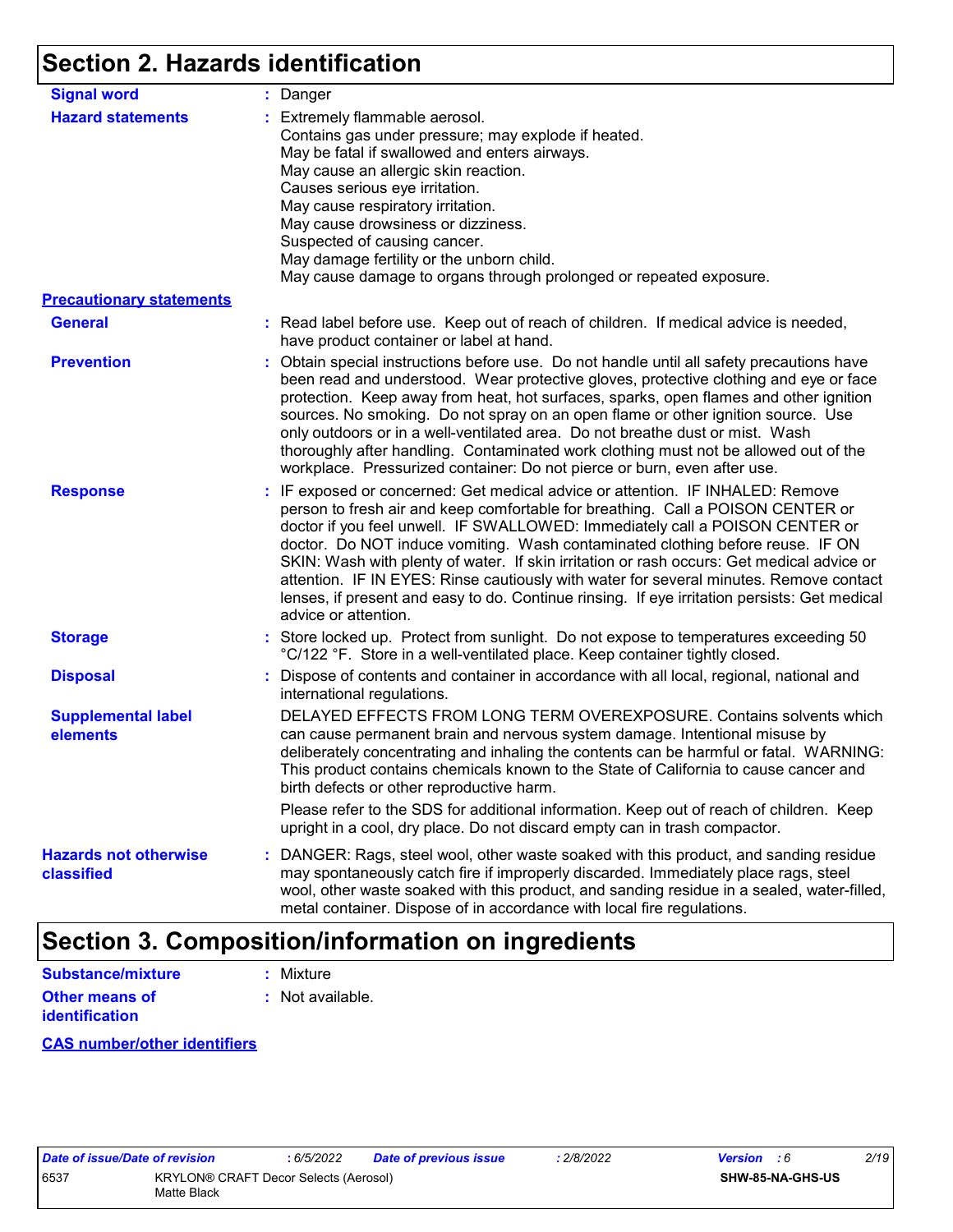## **Section 3. Composition/information on ingredients**

| <b>Ingredient name</b>               | % by weight | <b>CAS number</b> |
|--------------------------------------|-------------|-------------------|
| Acetone                              | I≥25 - ≤50  | 67-64-1           |
| Propane                              | 210 - ≤25   | 74-98-6           |
| <b>Butane</b>                        | $\leq 10$   | 106-97-8          |
| n-Butyl Acetate                      | $\leq 10$   | 123-86-4          |
| 2-Propoxyethanol                     | ≤5          | 2807-30-9         |
| Amorphous Precipitated Silica        | ∣≤3         | 112926-00-8       |
| Carbon Black                         | 1≥ا         | 1333-86-4         |
| Zirconium 2-Ethylhexanoate           | l≤0.3       | 22464-99-9        |
| Light Aromatic Hydrocarbons          | $\leq$ 0.3  | 64742-95-6        |
| Cobalt 2-Ethylhexanoate              | l≤0.3       | 136-52-7          |
| Methyl Ethyl Ketoxime                | $\leq$ 0.3  | 96-29-7           |
| Hydrotreated Heavy Petroleum Naphtha | l≤0.3       | 64742-48-9        |

Any concentration shown as a range is to protect confidentiality or is due to batch variation.

**There are no additional ingredients present which, within the current knowledge of the supplier and in the concentrations applicable, are classified and hence require reporting in this section.**

**Occupational exposure limits, if available, are listed in Section 8.**

### **Section 4. First aid measures**

| <b>Description of necessary first aid measures</b> |                                                                                                                                                                                                                                                                                                                                                                                                                                                                                                                                                                                                                                                                                                                                                         |
|----------------------------------------------------|---------------------------------------------------------------------------------------------------------------------------------------------------------------------------------------------------------------------------------------------------------------------------------------------------------------------------------------------------------------------------------------------------------------------------------------------------------------------------------------------------------------------------------------------------------------------------------------------------------------------------------------------------------------------------------------------------------------------------------------------------------|
| <b>Eye contact</b>                                 | : Immediately flush eyes with plenty of water, occasionally lifting the upper and lower<br>eyelids. Check for and remove any contact lenses. Continue to rinse for at least 10<br>minutes. Get medical attention.                                                                                                                                                                                                                                                                                                                                                                                                                                                                                                                                       |
| <b>Inhalation</b>                                  | : Remove victim to fresh air and keep at rest in a position comfortable for breathing. If it<br>is suspected that fumes are still present, the rescuer should wear an appropriate mask<br>or self-contained breathing apparatus. If not breathing, if breathing is irregular or if<br>respiratory arrest occurs, provide artificial respiration or oxygen by trained personnel. It<br>may be dangerous to the person providing aid to give mouth-to-mouth resuscitation.<br>Get medical attention. If necessary, call a poison center or physician. If unconscious,<br>place in recovery position and get medical attention immediately. Maintain an open<br>airway. Loosen tight clothing such as a collar, tie, belt or waistband.                    |
| <b>Skin contact</b>                                | : Wash with plenty of soap and water. Remove contaminated clothing and shoes. Wash<br>contaminated clothing thoroughly with water before removing it, or wear gloves.<br>Continue to rinse for at least 10 minutes. Get medical attention. In the event of any<br>complaints or symptoms, avoid further exposure. Wash clothing before reuse. Clean<br>shoes thoroughly before reuse.                                                                                                                                                                                                                                                                                                                                                                   |
| <b>Ingestion</b>                                   | : Get medical attention immediately. Call a poison center or physician. Wash out mouth<br>with water. Remove dentures if any. If material has been swallowed and the exposed<br>person is conscious, give small quantities of water to drink. Stop if the exposed person<br>feels sick as vomiting may be dangerous. Aspiration hazard if swallowed. Can enter<br>lungs and cause damage. Do not induce vomiting. If vomiting occurs, the head should<br>be kept low so that vomit does not enter the lungs. Never give anything by mouth to an<br>unconscious person. If unconscious, place in recovery position and get medical<br>attention immediately. Maintain an open airway. Loosen tight clothing such as a collar,<br>tie, belt or waistband. |

**Most important symptoms/effects, acute and delayed**

| <u>noot miliot turit of miliotomoronol uouto umu uomi ou</u><br><b>Potential acute health effects</b> |                                                                                                                              |  |
|-------------------------------------------------------------------------------------------------------|------------------------------------------------------------------------------------------------------------------------------|--|
| <b>Eye contact</b>                                                                                    | : Causes serious eye irritation.                                                                                             |  |
| <b>Inhalation</b>                                                                                     | : Can cause central nervous system (CNS) depression. May cause drowsiness or<br>dizziness. May cause respiratory irritation. |  |
| <b>Skin contact</b>                                                                                   | : May cause an allergic skin reaction.                                                                                       |  |

| Date of issue/Date of revision |                                                      | 6/5/2022 | Date of previous issue | : 2/8/2022 | <b>Version</b> : 6 |                  | 3/19 |
|--------------------------------|------------------------------------------------------|----------|------------------------|------------|--------------------|------------------|------|
| 6537                           | KRYLON® CRAFT Decor Selects (Aerosol)<br>Matte Black |          |                        |            |                    | SHW-85-NA-GHS-US |      |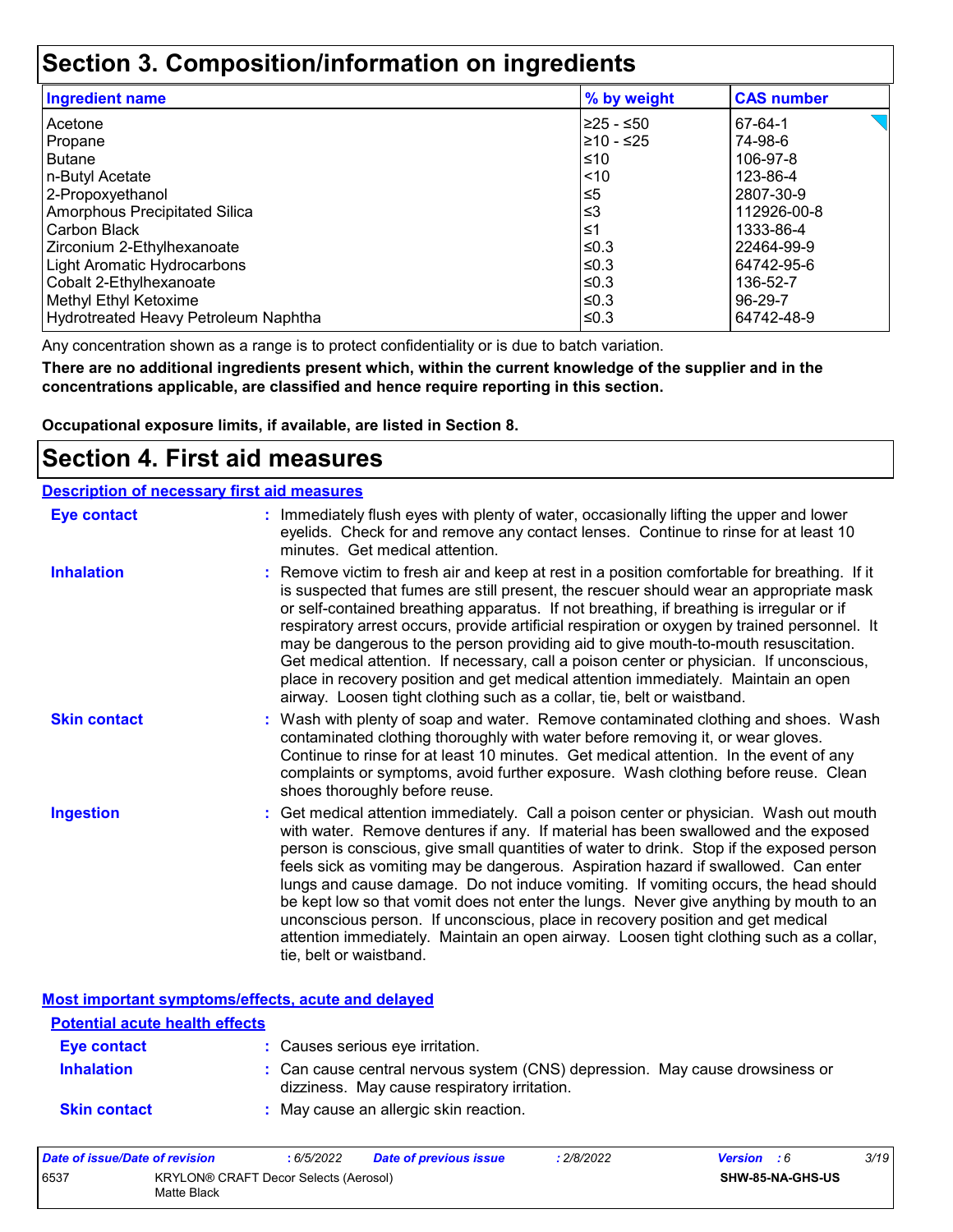## **Section 4. First aid measures**

| <b>Ingestion</b>                    | : Can cause central nervous system (CNS) depression. May be fatal if swallowed and<br>enters airways.                                                                                                                                                                                                                                                                                                           |
|-------------------------------------|-----------------------------------------------------------------------------------------------------------------------------------------------------------------------------------------------------------------------------------------------------------------------------------------------------------------------------------------------------------------------------------------------------------------|
| <b>Over-exposure signs/symptoms</b> |                                                                                                                                                                                                                                                                                                                                                                                                                 |
| <b>Eye contact</b>                  | : Adverse symptoms may include the following:<br>pain or irritation<br>watering<br>redness                                                                                                                                                                                                                                                                                                                      |
| <b>Inhalation</b>                   | : Adverse symptoms may include the following:<br>respiratory tract irritation<br>coughing<br>nausea or vomiting<br>headache<br>drowsiness/fatigue<br>dizziness/vertigo<br>unconsciousness<br>reduced fetal weight<br>increase in fetal deaths<br>skeletal malformations                                                                                                                                         |
| <b>Skin contact</b>                 | : Adverse symptoms may include the following:<br>irritation<br>redness<br>reduced fetal weight<br>increase in fetal deaths<br>skeletal malformations                                                                                                                                                                                                                                                            |
| <b>Ingestion</b>                    | : Adverse symptoms may include the following:<br>nausea or vomiting<br>reduced fetal weight<br>increase in fetal deaths<br>skeletal malformations                                                                                                                                                                                                                                                               |
|                                     | <b>Indication of immediate medical attention and special treatment needed, if necessary</b>                                                                                                                                                                                                                                                                                                                     |
| <b>Notes to physician</b>           | : Treat symptomatically. Contact poison treatment specialist immediately if large<br>quantities have been ingested or inhaled.                                                                                                                                                                                                                                                                                  |
| <b>Specific treatments</b>          | : No specific treatment.                                                                                                                                                                                                                                                                                                                                                                                        |
| <b>Protection of first-aiders</b>   | : No action shall be taken involving any personal risk or without suitable training. If it is<br>suspected that fumes are still present, the rescuer should wear an appropriate mask or<br>self-contained breathing apparatus. It may be dangerous to the person providing aid to<br>give mouth-to-mouth resuscitation. Wash contaminated clothing thoroughly with water<br>before removing it, or wear gloves. |

**See toxicological information (Section 11)**

## **Section 5. Fire-fighting measures**

| <b>Extinguishing media</b>                           |                                              |                                                                                                                                                                                                                                                                                                                                                                                                                                                       |            |                    |      |
|------------------------------------------------------|----------------------------------------------|-------------------------------------------------------------------------------------------------------------------------------------------------------------------------------------------------------------------------------------------------------------------------------------------------------------------------------------------------------------------------------------------------------------------------------------------------------|------------|--------------------|------|
| <b>Suitable extinguishing</b><br>media               |                                              | : Use an extinguishing agent suitable for the surrounding fire.                                                                                                                                                                                                                                                                                                                                                                                       |            |                    |      |
| <b>Unsuitable extinguishing</b><br>media             | : None known.                                |                                                                                                                                                                                                                                                                                                                                                                                                                                                       |            |                    |      |
| <b>Specific hazards arising</b><br>from the chemical |                                              | : Extremely flammable aerosol. Runoff to sewer may create fire or explosion hazard. In<br>a fire or if heated, a pressure increase will occur and the container may burst, with the<br>risk of a subsequent explosion. Gas may accumulate in low or confined areas or travel<br>a considerable distance to a source of ignition and flash back, causing fire or explosion.<br>Bursting aerosol containers may be propelled from a fire at high speed. |            |                    |      |
| Date of issue/Date of revision                       | :6/5/2022                                    | <b>Date of previous issue</b>                                                                                                                                                                                                                                                                                                                                                                                                                         | : 2/8/2022 | <b>Version</b> : 6 | 4/19 |
| 6537<br>Matte Black                                  | <b>KRYLON® CRAFT Decor Selects (Aerosol)</b> |                                                                                                                                                                                                                                                                                                                                                                                                                                                       |            | SHW-85-NA-GHS-US   |      |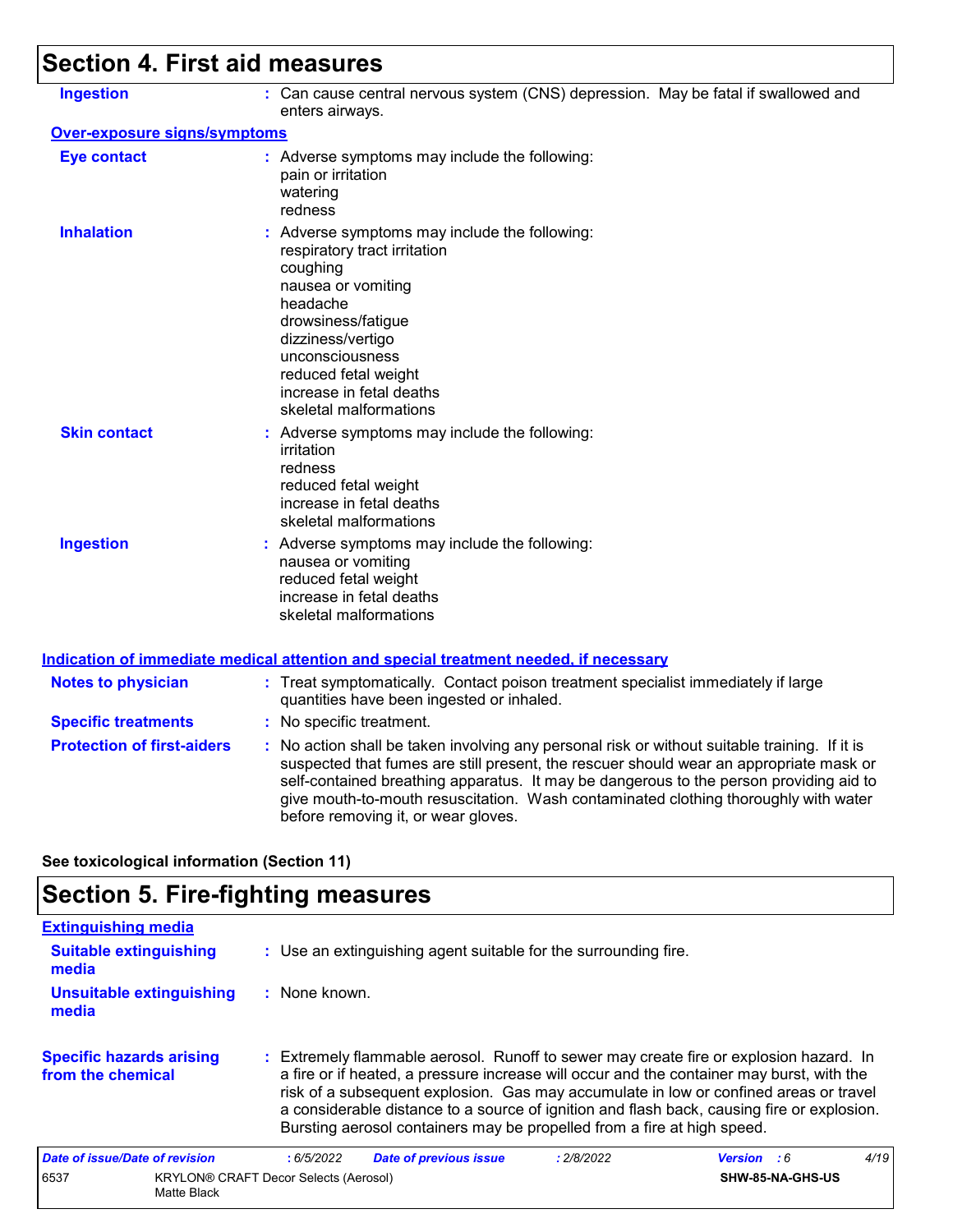## **Section 5. Fire-fighting measures**

| <b>Hazardous thermal</b><br>decomposition products       | Decomposition products may include the following materials:<br>carbon dioxide<br>carbon monoxide<br>metal oxide/oxides                                                                                                                                                                                                        |
|----------------------------------------------------------|-------------------------------------------------------------------------------------------------------------------------------------------------------------------------------------------------------------------------------------------------------------------------------------------------------------------------------|
| <b>Special protective actions</b><br>for fire-fighters   | : Promptly isolate the scene by removing all persons from the vicinity of the incident if<br>there is a fire. No action shall be taken involving any personal risk or without suitable<br>training. Move containers from fire area if this can be done without risk. Use water<br>spray to keep fire-exposed containers cool. |
| <b>Special protective</b><br>equipment for fire-fighters | Fire-fighters should wear appropriate protective equipment and self-contained breathing<br>apparatus (SCBA) with a full face-piece operated in positive pressure mode.                                                                                                                                                        |

### **Section 6. Accidental release measures**

#### **Personal precautions, protective equipment and emergency procedures**

| For non-emergency<br>personnel                               | : No action shall be taken involving any personal risk or without suitable training.<br>Evacuate surrounding areas. Keep unnecessary and unprotected personnel from<br>entering. In the case of aerosols being ruptured, care should be taken due to the rapid<br>escape of the pressurized contents and propellant. If a large number of containers are<br>ruptured, treat as a bulk material spillage according to the instructions in the clean-up<br>section. Do not touch or walk through spilled material. Shut off all ignition sources. No<br>flares, smoking or flames in hazard area. Avoid breathing vapor or mist. Provide<br>adequate ventilation. Wear appropriate respirator when ventilation is inadequate. Put<br>on appropriate personal protective equipment. |
|--------------------------------------------------------------|----------------------------------------------------------------------------------------------------------------------------------------------------------------------------------------------------------------------------------------------------------------------------------------------------------------------------------------------------------------------------------------------------------------------------------------------------------------------------------------------------------------------------------------------------------------------------------------------------------------------------------------------------------------------------------------------------------------------------------------------------------------------------------|
| For emergency responders                                     | : If specialized clothing is required to deal with the spillage, take note of any information in<br>Section 8 on suitable and unsuitable materials. See also the information in "For non-<br>emergency personnel".                                                                                                                                                                                                                                                                                                                                                                                                                                                                                                                                                               |
| <b>Environmental precautions</b>                             | : Avoid dispersal of spilled material and runoff and contact with soil, waterways, drains<br>and sewers. Inform the relevant authorities if the product has caused environmental<br>pollution (sewers, waterways, soil or air).                                                                                                                                                                                                                                                                                                                                                                                                                                                                                                                                                  |
| <b>Methods and materials for containment and cleaning up</b> |                                                                                                                                                                                                                                                                                                                                                                                                                                                                                                                                                                                                                                                                                                                                                                                  |
| <b>Small spill</b>                                           | : Stop leak if without risk. Move containers from spill area. Use spark-proof tools and<br>explosion-proof equipment. Dilute with water and mop up if water-soluble. Alternatively,<br>or if water-insoluble, absorb with an inert dry material and place in an appropriate waste<br>disposal container. Dispose of via a licensed waste disposal contractor.                                                                                                                                                                                                                                                                                                                                                                                                                    |
| <b>Large spill</b>                                           | : Stop leak if without risk. Move containers from spill area. Use spark-proof tools and<br>explosion-proof equipment. Approach release from upwind. Prevent entry into sewers,<br>water courses, basements or confined areas. Wash spillages into an effluent treatment<br>plant or proceed as follows. Contain and collect spillage with non-combustible,<br>absorbent material e.g. sand, earth, vermiculite or diatomaceous earth and place in<br>container for disposal according to local regulations (see Section 13). Dispose of via a<br>licensed waste disposal contractor. Contaminated absorbent material may pose the<br>same hazard as the spilled product. Note: see Section 1 for emergency contact<br>information and Section 13 for waste disposal.             |

## **Section 7. Handling and storage**

**Precautions for safe handling**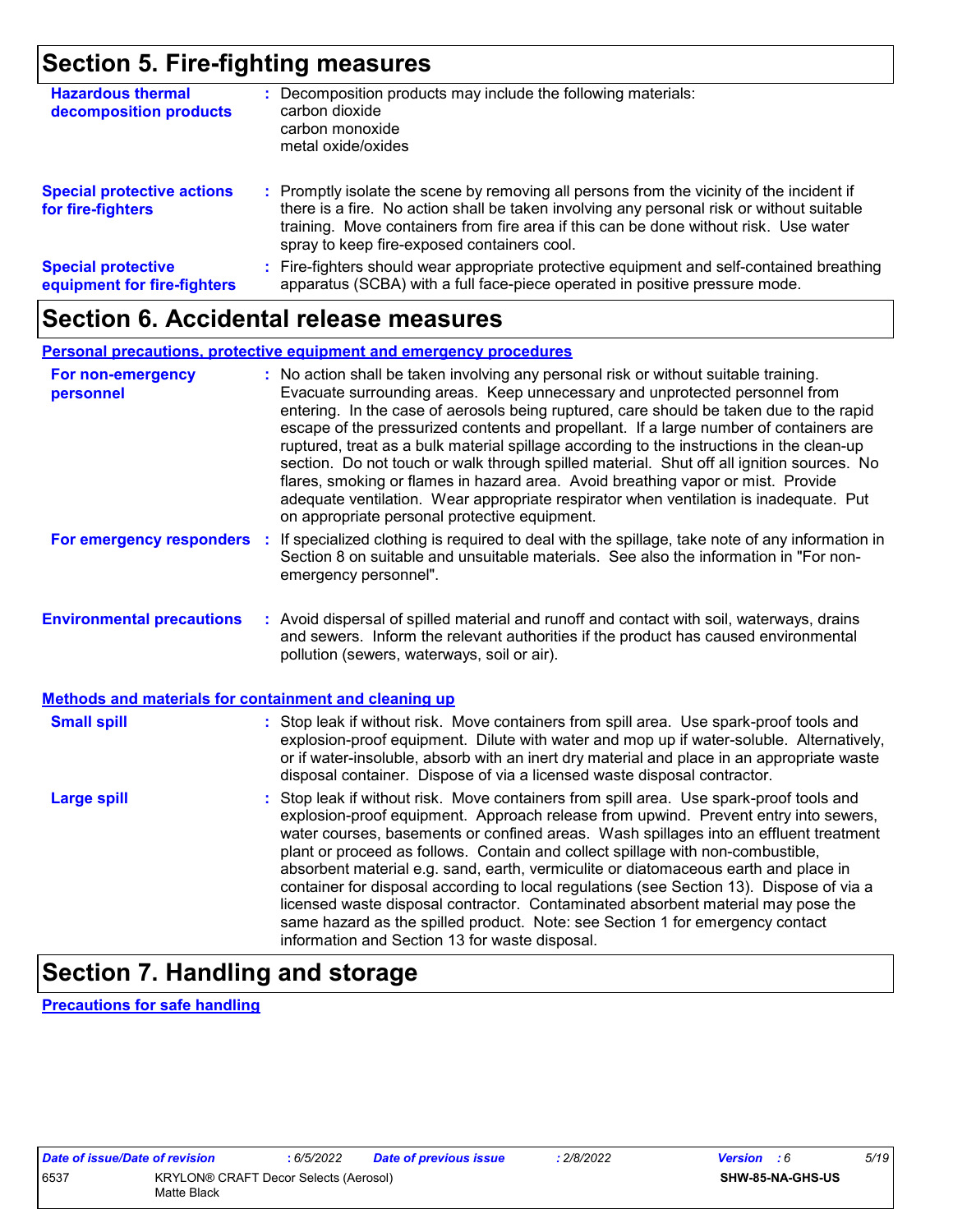## **Section 7. Handling and storage**

| <b>Protective measures</b>                                                       | : Put on appropriate personal protective equipment (see Section 8). Persons with a<br>history of skin sensitization problems should not be employed in any process in which<br>this product is used. Pressurized container: protect from sunlight and do not expose to<br>temperatures exceeding 50°C. Do not pierce or burn, even after use. Avoid exposure -<br>obtain special instructions before use. Avoid exposure during pregnancy. Do not<br>handle until all safety precautions have been read and understood. Do not get in eyes<br>or on skin or clothing. Do not breathe vapor or mist. Do not swallow. Avoid breathing<br>gas. Use only with adequate ventilation. Wear appropriate respirator when ventilation is<br>inadequate. Store and use away from heat, sparks, open flame or any other ignition<br>source. Use explosion-proof electrical (ventilating, lighting and material handling)<br>equipment. Use only non-sparking tools. Empty containers retain product residue and<br>can be hazardous. |
|----------------------------------------------------------------------------------|---------------------------------------------------------------------------------------------------------------------------------------------------------------------------------------------------------------------------------------------------------------------------------------------------------------------------------------------------------------------------------------------------------------------------------------------------------------------------------------------------------------------------------------------------------------------------------------------------------------------------------------------------------------------------------------------------------------------------------------------------------------------------------------------------------------------------------------------------------------------------------------------------------------------------------------------------------------------------------------------------------------------------|
| <b>Advice on general</b><br>occupational hygiene                                 | : Eating, drinking and smoking should be prohibited in areas where this material is<br>handled, stored and processed. Workers should wash hands and face before eating,<br>drinking and smoking. Remove contaminated clothing and protective equipment before<br>entering eating areas. See also Section 8 for additional information on hygiene<br>measures.                                                                                                                                                                                                                                                                                                                                                                                                                                                                                                                                                                                                                                                             |
| <b>Conditions for safe storage,</b><br>including any<br><b>incompatibilities</b> | : Store in accordance with local regulations. Store away from direct sunlight in a dry, cool<br>and well-ventilated area, away from incompatible materials (see Section 10) and food<br>and drink. Protect from sunlight. Store locked up. Eliminate all ignition sources. Use<br>appropriate containment to avoid environmental contamination. See Section 10 for<br>incompatible materials before handling or use.                                                                                                                                                                                                                                                                                                                                                                                                                                                                                                                                                                                                      |

## **Section 8. Exposure controls/personal protection**

#### **Control parameters**

**Occupational exposure limits (OSHA United States)**

| <b>Ingredient name</b>                                              | CAS#                          | <b>Exposure limits</b>                                                                                                                                                                                                                                                                                      |
|---------------------------------------------------------------------|-------------------------------|-------------------------------------------------------------------------------------------------------------------------------------------------------------------------------------------------------------------------------------------------------------------------------------------------------------|
| Acetone                                                             | 67-64-1                       | ACGIH TLV (United States, 1/2021).<br>TWA: 250 ppm 8 hours.<br>STEL: 500 ppm 15 minutes.<br>NIOSH REL (United States, 10/2020).<br>TWA: 250 ppm 10 hours.<br>TWA: 590 mg/m <sup>3</sup> 10 hours.<br>OSHA PEL (United States, 5/2018).<br>TWA: 1000 ppm 8 hours.<br>TWA: 2400 mg/m <sup>3</sup> 8 hours.    |
| Propane                                                             | 74-98-6                       | NIOSH REL (United States, 10/2020).<br>TWA: 1000 ppm 10 hours.<br>TWA: 1800 mg/m <sup>3</sup> 10 hours.<br>OSHA PEL (United States, 5/2018).<br>TWA: 1000 ppm 8 hours.<br>TWA: 1800 mg/m <sup>3</sup> 8 hours.<br>ACGIH TLV (United States, 1/2021). Oxygen<br>Depletion [Asphyxiant]. Explosive potential. |
| <b>Butane</b>                                                       | 106-97-8                      | NIOSH REL (United States, 10/2020).<br>TWA: 800 ppm 10 hours.<br>TWA: 1900 mg/m <sup>3</sup> 10 hours.<br>ACGIH TLV (United States, 1/2021).<br><b>Explosive potential.</b><br>STEL: 1000 ppm 15 minutes.                                                                                                   |
| n-Butyl Acetate                                                     | 123-86-4                      | NIOSH REL (United States, 10/2020).<br>TWA: 150 ppm 10 hours.<br>TWA: 710 mg/m <sup>3</sup> 10 hours.<br>STEL: 200 ppm 15 minutes.                                                                                                                                                                          |
| Date of issue/Date of revision<br>: 6/5/2022                        | <b>Date of previous issue</b> | 6/19<br>: 2/8/2022<br>Version : 6                                                                                                                                                                                                                                                                           |
| 6537<br><b>KRYLON® CRAFT Decor Selects (Aerosol)</b><br>Matte Black |                               | SHW-85-NA-GHS-US                                                                                                                                                                                                                                                                                            |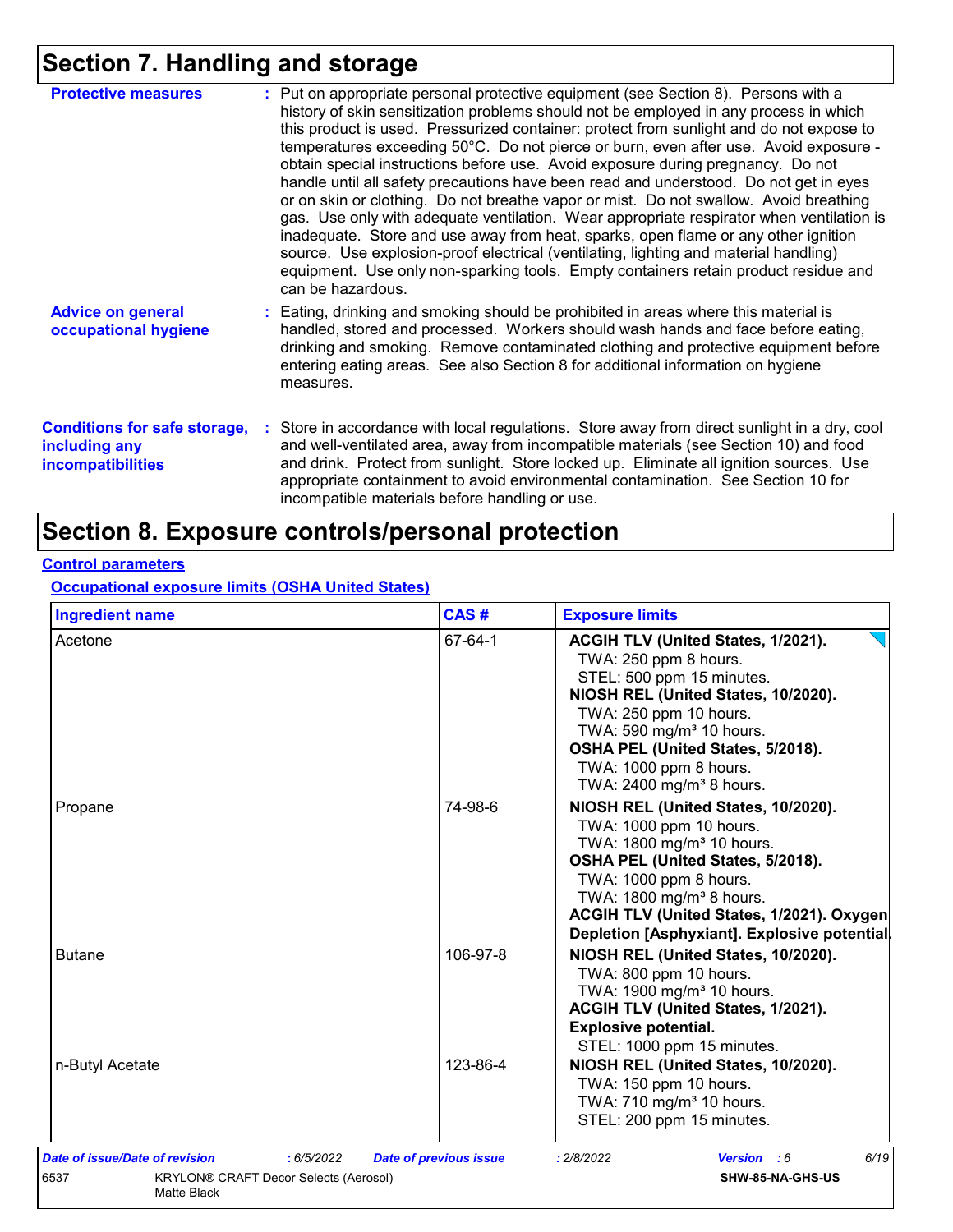|                                                               |                          | STEL: 950 mg/m <sup>3</sup> 15 minutes.<br>OSHA PEL (United States, 5/2018).<br>TWA: 150 ppm 8 hours.<br>TWA: 710 mg/m <sup>3</sup> 8 hours.<br>ACGIH TLV (United States, 1/2021).<br>STEL: 150 ppm 15 minutes.<br>TWA: 50 ppm 8 hours.                                                                                                                           |
|---------------------------------------------------------------|--------------------------|-------------------------------------------------------------------------------------------------------------------------------------------------------------------------------------------------------------------------------------------------------------------------------------------------------------------------------------------------------------------|
| 2-Propoxyethanol<br>Amorphous Precipitated Silica             | 2807-30-9<br>112926-00-8 | None.<br>NIOSH REL (United States, 10/2020).                                                                                                                                                                                                                                                                                                                      |
| <b>Carbon Black</b>                                           | 1333-86-4                | TWA: 6 mg/m $3$ 10 hours.<br>ACGIH TLV (United States, 1/2021).<br>TWA: 3 mg/m <sup>3</sup> 8 hours. Form: Inhalable<br>fraction<br>NIOSH REL (United States, 10/2020).<br>TWA: 3.5 mg/m <sup>3</sup> 10 hours.<br>TWA: 0.1 mg of PAHs/cm <sup>3</sup> 10 hours.<br>OSHA PEL (United States, 5/2018).<br>TWA: $3.5 \text{ mg/m}^3$ 8 hours.                       |
| Zirconium 2-Ethylhexanoate                                    | 22464-99-9               | ACGIH TLV (United States, 1/2021).<br>TWA: $5 \text{ mg/m}^3$ , (as Zr) 8 hours.<br>STEL: 10 mg/m <sup>3</sup> , (as Zr) 15 minutes.<br>NIOSH REL (United States, 10/2020).<br>TWA: $5 \text{ mg/m}^3$ , (as Zr) 10 hours.<br>STEL: 10 mg/m <sup>3</sup> , (as Zr) 15 minutes.<br>OSHA PEL (United States, 5/2018).<br>TWA: $5 \text{ mg/m}^3$ , (as Zr) 8 hours. |
| <b>Light Aromatic Hydrocarbons</b><br>Cobalt 2-Ethylhexanoate | 64742-95-6<br>136-52-7   | None.<br>ACGIH TLV (United States, 1/2021). Skin<br>sensitizer. Inhalation sensitizer.<br>TWA: $0.02$ mg/m <sup>3</sup> , (as Co) 8 hours.                                                                                                                                                                                                                        |
| Methyl Ethyl Ketoxime                                         | 96-29-7                  | OARS WEEL (United States, 1/2021). Skin<br>sensitizer.<br>TWA: 10 ppm 8 hours.                                                                                                                                                                                                                                                                                    |
| <b>Hydrotreated Heavy Petroleum Naphtha</b>                   | 64742-48-9               | None.                                                                                                                                                                                                                                                                                                                                                             |

#### **Occupational exposure limits (Canada)**

| CAS#<br><b>Ingredient name</b> |                                              |                               | <b>Exposure limits</b>                                                                                                                                                                                                                                                                                                                                                                                                                                                                                                                                                                                                                                                                                            |  |  |  |
|--------------------------------|----------------------------------------------|-------------------------------|-------------------------------------------------------------------------------------------------------------------------------------------------------------------------------------------------------------------------------------------------------------------------------------------------------------------------------------------------------------------------------------------------------------------------------------------------------------------------------------------------------------------------------------------------------------------------------------------------------------------------------------------------------------------------------------------------------------------|--|--|--|
| acetone                        |                                              | 67-64-1                       | CA Alberta Provincial (Canada, 6/2018).<br>8 hrs OEL: 1200 mg/m <sup>3</sup> 8 hours.<br>15 min OEL: 1800 mg/m <sup>3</sup> 15 minutes.<br>8 hrs OEL: 500 ppm 8 hours.<br>15 min OEL: 750 ppm 15 minutes.<br><b>CA British Columbia Provincial (Canada,</b><br>$6/2021$ ).<br>TWA: 250 ppm 8 hours.<br>STEL: 500 ppm 15 minutes.<br>CA Ontario Provincial (Canada, 6/2019).<br>TWA: 250 ppm 8 hours.<br>STEL: 500 ppm 15 minutes.<br>CA Quebec Provincial (Canada, 6/2021).<br>TWAEV: 500 ppm 8 hours.<br>TWAEV: 1190 mg/m <sup>3</sup> 8 hours.<br>STEV: 1000 ppm 15 minutes.<br>STEV: 2380 mg/m <sup>3</sup> 15 minutes.<br><b>CA Saskatchewan Provincial (Canada,</b><br>7/2013).<br>STEL: 750 ppm 15 minutes. |  |  |  |
| Date of issue/Date of revision | :6/5/2022                                    | <b>Date of previous issue</b> | 7/19<br>Version : 6<br>: 2/8/2022                                                                                                                                                                                                                                                                                                                                                                                                                                                                                                                                                                                                                                                                                 |  |  |  |
| 6537<br>Matte Black            | <b>KRYLON® CRAFT Decor Selects (Aerosol)</b> |                               | SHW-85-NA-GHS-US                                                                                                                                                                                                                                                                                                                                                                                                                                                                                                                                                                                                                                                                                                  |  |  |  |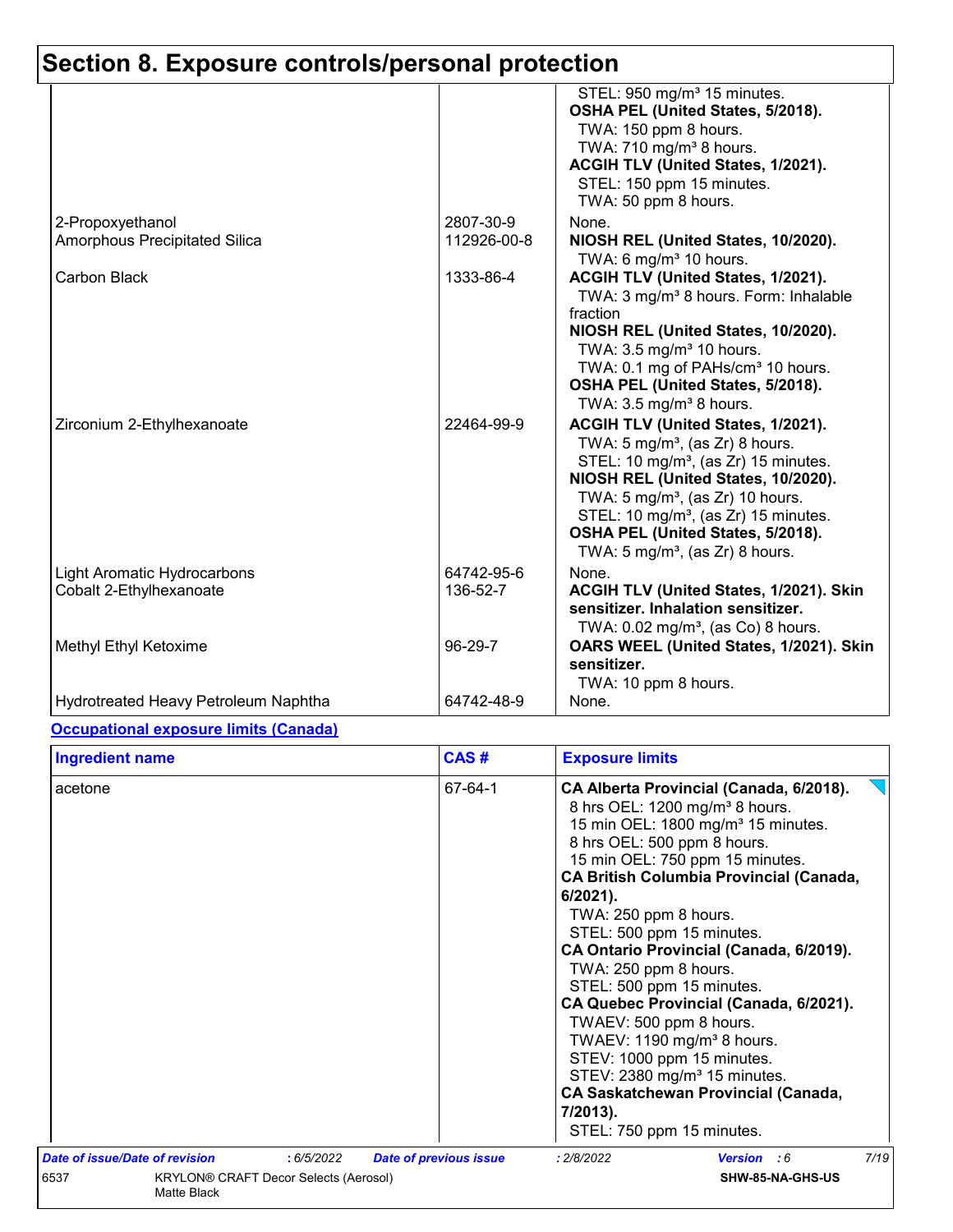|                  |           | TWA: 500 ppm 8 hours.                                                                                                                                                                                                                                                                                                                                                                                                                                                                                                                                                                                                                       |
|------------------|-----------|---------------------------------------------------------------------------------------------------------------------------------------------------------------------------------------------------------------------------------------------------------------------------------------------------------------------------------------------------------------------------------------------------------------------------------------------------------------------------------------------------------------------------------------------------------------------------------------------------------------------------------------------|
| Normal propane   | 74-98-6   | CA Alberta Provincial (Canada, 6/2018).<br>8 hrs OEL: 1000 ppm 8 hours.<br>CA Quebec Provincial (Canada, 6/2021).<br>TWAEV: 1000 ppm 8 hours.<br>TWAEV: 1800 mg/m <sup>3</sup> 8 hours.<br><b>CA Saskatchewan Provincial (Canada,</b><br>7/2013).<br>STEL: 1250 ppm 15 minutes.<br>TWA: 1000 ppm 8 hours.<br><b>CA British Columbia Provincial (Canada,</b><br>6/2021). Oxygen Depletion [Asphyxiant].<br><b>Explosive potential.</b>                                                                                                                                                                                                       |
|                  |           | CA Ontario Provincial (Canada, 6/2019).<br><b>Oxygen Depletion [Asphyxiant]. Explosive</b><br>potential.                                                                                                                                                                                                                                                                                                                                                                                                                                                                                                                                    |
| <b>Butane</b>    | 106-97-8  | CA Alberta Provincial (Canada, 6/2018).<br>8 hrs OEL: 1000 ppm 8 hours.<br>CA Quebec Provincial (Canada, 6/2021).<br>TWAEV: 800 ppm 8 hours.<br>TWAEV: 1900 mg/m <sup>3</sup> 8 hours.<br><b>CA Saskatchewan Provincial (Canada,</b><br>7/2013).<br>STEL: 1250 ppm 15 minutes.<br>TWA: 1000 ppm 8 hours.<br><b>CA British Columbia Provincial (Canada,</b><br>6/2021). Explosive potential.<br>STEL: 1000 ppm 15 minutes.<br>CA Ontario Provincial (Canada, 6/2019).<br><b>Explosive potential.</b><br>STEL: 1000 ppm 15 minutes.                                                                                                           |
| n-butyl acetate  | 123-86-4  | CA Alberta Provincial (Canada, 6/2018).<br>15 min OEL: 200 ppm 15 minutes.<br>15 min OEL: 950 mg/m <sup>3</sup> 15 minutes.<br>8 hrs OEL: 150 ppm 8 hours.<br>8 hrs OEL: 713 mg/m <sup>3</sup> 8 hours.<br><b>CA Saskatchewan Provincial (Canada,</b><br>7/2013).<br>STEL: 200 ppm 15 minutes.<br>TWA: 150 ppm 8 hours.<br>CA Ontario Provincial (Canada, 6/2019).<br>STEL: 150 ppm 15 minutes.<br>TWA: 50 ppm 8 hours.<br><b>CA British Columbia Provincial (Canada,</b><br>6/2021).<br>STEL: 150 ppm 15 minutes.<br>TWA: 50 ppm 8 hours.<br>CA Quebec Provincial (Canada, 6/2021).<br>STEV: 150 ppm 15 minutes.<br>TWAEV: 50 ppm 8 hours. |
| 2-Propoxyethanol | 2807-30-9 | CA Ontario Provincial (Canada, 6/2019).<br>Absorbed through skin.<br>TWA: 110 mg/m <sup>3</sup> 8 hours.                                                                                                                                                                                                                                                                                                                                                                                                                                                                                                                                    |
| Carbon black     | 1333-86-4 | TWA: 25 ppm 8 hours.<br><b>CA British Columbia Provincial (Canada,</b>                                                                                                                                                                                                                                                                                                                                                                                                                                                                                                                                                                      |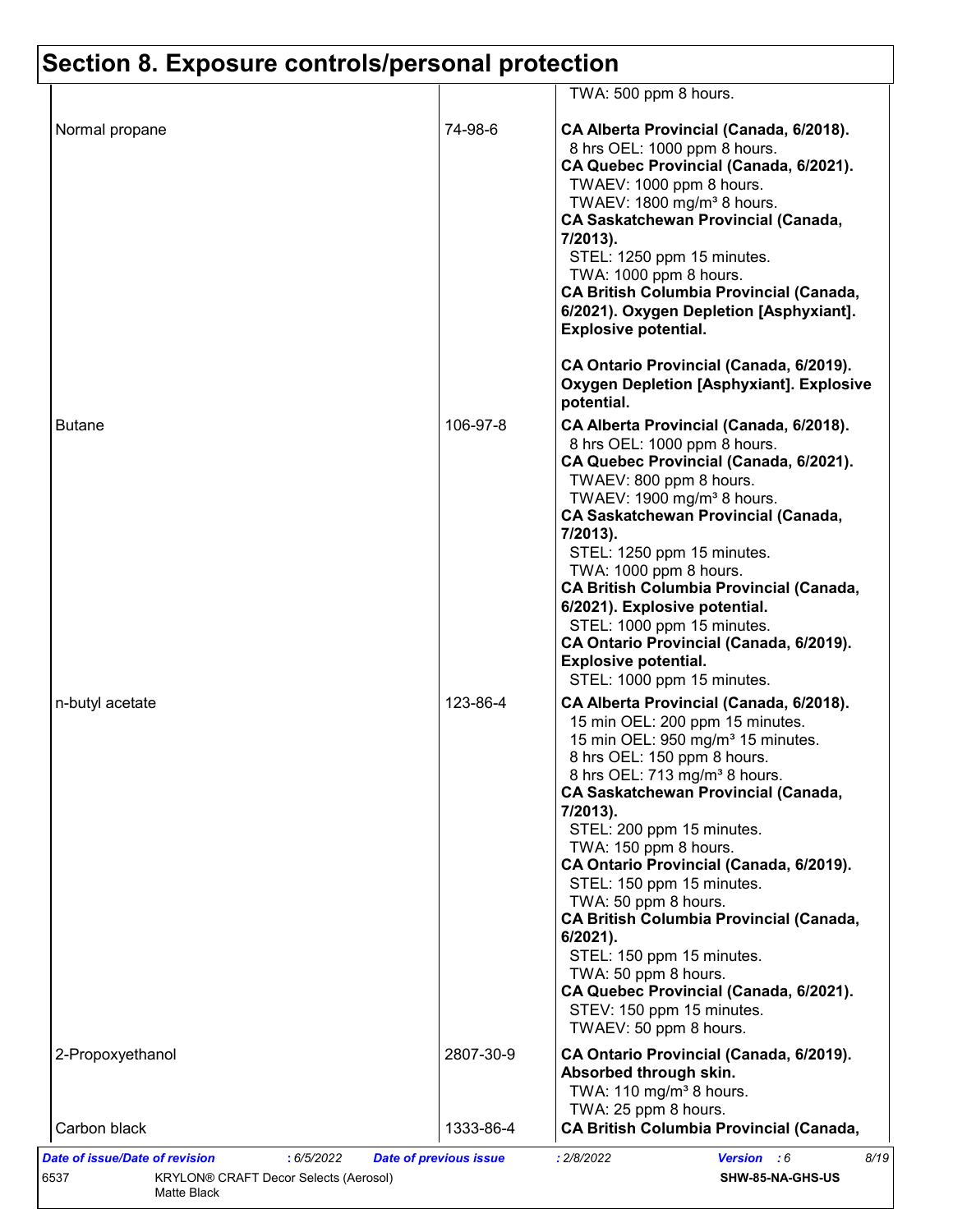|                            |            | 6/2021).<br>TWA: 3 mg/m <sup>3</sup> 8 hours. Form: Inhalable<br>CA Ontario Provincial (Canada, 6/2019).<br>TWA: 3 mg/m <sup>3</sup> 8 hours. Form: Inhalable<br>particulate matter.<br>CA Quebec Provincial (Canada, 6/2021).<br>TWAEV: 3 mg/m <sup>3</sup> 8 hours. Form: inhalable<br>dust<br>CA Alberta Provincial (Canada, 6/2018).<br>8 hrs OEL: 3.5 mg/m <sup>3</sup> 8 hours.<br><b>CA Saskatchewan Provincial (Canada,</b><br>7/2013).<br>STEL: 7 mg/m <sup>3</sup> 15 minutes.<br>TWA: $3.5 \text{ mg/m}^3$ 8 hours.                                                                                         |
|----------------------------|------------|------------------------------------------------------------------------------------------------------------------------------------------------------------------------------------------------------------------------------------------------------------------------------------------------------------------------------------------------------------------------------------------------------------------------------------------------------------------------------------------------------------------------------------------------------------------------------------------------------------------------|
| Zirconium 2-Ethylhexanoate | 22464-99-9 | CA Alberta Provincial (Canada, 6/2018).<br>8 hrs OEL: 5 mg/m <sup>3</sup> , (as Zr) 8 hours.<br>15 min OEL: 10 mg/m <sup>3</sup> , (as Zr) 15 minutes.<br><b>CA British Columbia Provincial (Canada,</b><br>6/2021).<br>TWA: $5 \text{ mg/m}^3$ , (as Zr) 8 hours.<br>STEL: 10 mg/m <sup>3</sup> , (as Zr) 15 minutes.<br>CA Quebec Provincial (Canada, 6/2021).<br>TWAEV: 5 mg/m <sup>3</sup> , (as $Zr$ ) 8 hours.<br>STEV: 10 mg/m <sup>3</sup> , (as Zr) 15 minutes.<br>CA Ontario Provincial (Canada, 6/2019).<br>STEL: 10 mg/m <sup>3</sup> , (as Zr) 15 minutes.<br>TWA: 5 mg/m <sup>3</sup> , (as Zr) 8 hours. |
| Cobalt 2-Ethylhexanoate    | 136-52-7   | <b>CA British Columbia Provincial (Canada,</b><br>6/2021). Skin sensitizer. Inhalation<br>sensitizer.<br>TWA: 0.02 mg/m <sup>3</sup> , (as Co, Total) 8 hours.<br>CA Quebec Provincial (Canada, 6/2021).<br>Skin sensitizer.<br>TWAEV: 0.02 mg/m <sup>3</sup> , (as Co) 8 hours.<br>CA Ontario Provincial (Canada, 6/2019).<br>TWA: $0.02$ mg/m <sup>3</sup> , (as Co) 8 hours.<br><b>CA Saskatchewan Provincial (Canada,</b><br>7/2013).<br>STEL: 0.06 mg/m <sup>3</sup> , (measured as Co) 15<br>minutes.<br>TWA: 0.02 mg/m <sup>3</sup> , (measured as Co) 8<br>hours.                                              |
| Methyl Ethyl Ketoxime      | 96-29-7    | OARS WEEL (United States, 1/2021). Skin<br>sensitizer.<br>TWA: 10 ppm 8 hours.                                                                                                                                                                                                                                                                                                                                                                                                                                                                                                                                         |

#### **Occupational exposure limits (Mexico)**

|                                |                                              | CAS#                          | <b>Exposure limits</b> |                                                                  |      |
|--------------------------------|----------------------------------------------|-------------------------------|------------------------|------------------------------------------------------------------|------|
| Acetone                        |                                              | 67-64-1                       | TWA: 500 ppm 8 hours.  | NOM-010-STPS-2014 (Mexico, 4/2016).<br>STEL: 750 ppm 15 minutes. |      |
| Propane                        |                                              | 74-98-6                       | TWA: 1000 ppm 8 hours. | NOM-010-STPS-2014 (Mexico, 4/2016).                              |      |
| <b>Butane</b>                  |                                              | 106-97-8                      | TWA: 1000 ppm 8 hours. | NOM-010-STPS-2014 (Mexico, 4/2016).                              |      |
| n-Butyl Acetate                |                                              | 123-86-4                      |                        | NOM-010-STPS-2014 (Mexico, 4/2016).                              |      |
| Date of issue/Date of revision | :6/5/2022                                    | <b>Date of previous issue</b> | : 2/8/2022             | <b>Version</b> : 6                                               | 9/19 |
| 6537<br>Matte Black            | <b>KRYLON® CRAFT Decor Selects (Aerosol)</b> |                               |                        | SHW-85-NA-GHS-US                                                 |      |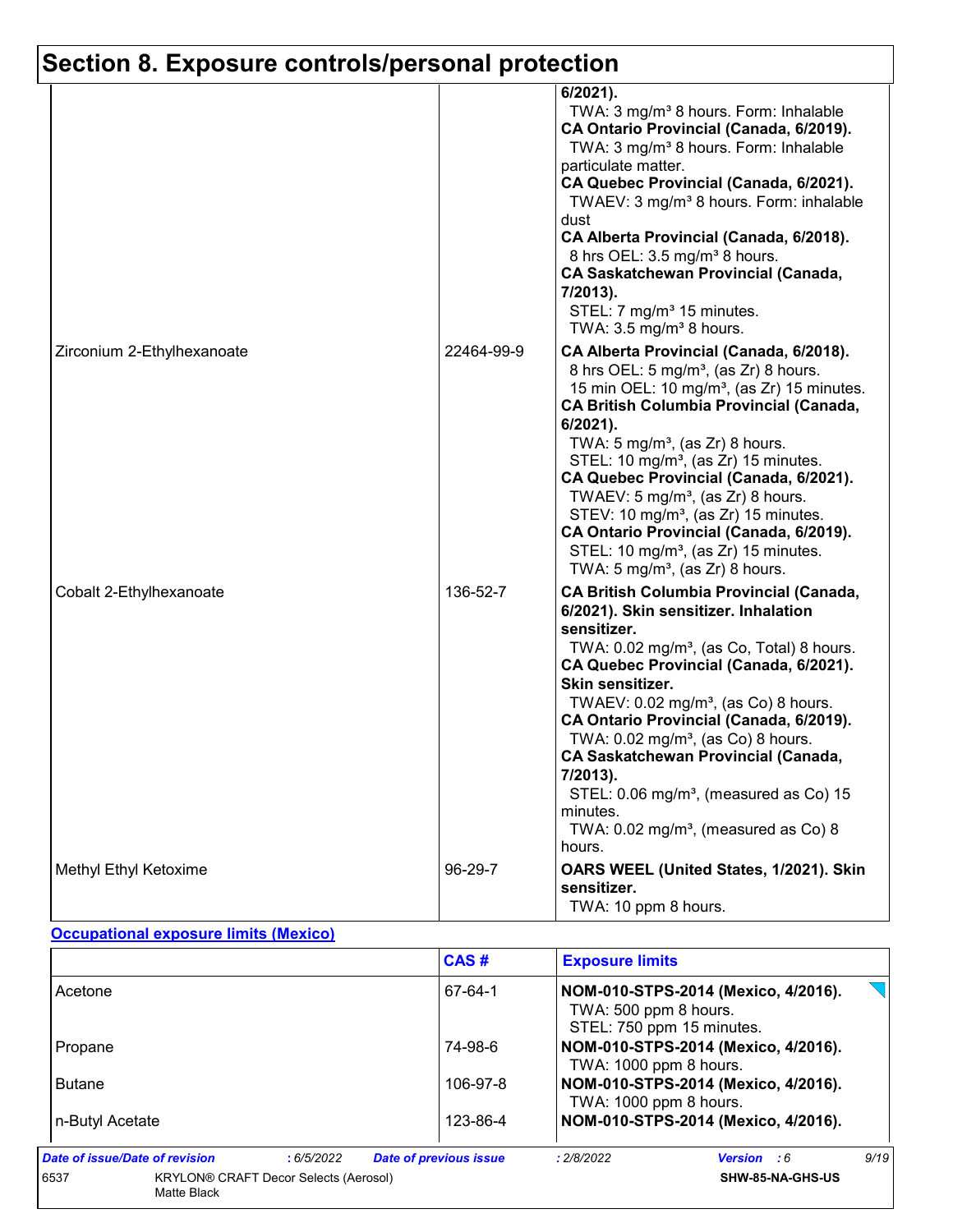| Section 8. Exposure controls/personal protection |                                                             |            |                                                                                                                                                                                                                                                                                                                                                                                                                                                                                                                                                                                                                        |
|--------------------------------------------------|-------------------------------------------------------------|------------|------------------------------------------------------------------------------------------------------------------------------------------------------------------------------------------------------------------------------------------------------------------------------------------------------------------------------------------------------------------------------------------------------------------------------------------------------------------------------------------------------------------------------------------------------------------------------------------------------------------------|
| Zirconium 2-Ethylhexanoate                       |                                                             | 22464-99-9 | TWA: 150 ppm 8 hours.<br>STEL: 200 ppm 15 minutes.<br>NOM-010-STPS-2014 (Mexico, 4/2016).<br>TWA: $5 \text{ mg/m}^3$ , (as Zr) 8 hours.                                                                                                                                                                                                                                                                                                                                                                                                                                                                                |
| Cobalt 2-Ethylhexanoate                          |                                                             | 136-52-7   | STEL: 10 mg/m <sup>3</sup> , (as Zr) 15 minutes.<br>NOM-010-STPS-2014 (Mexico, 4/2016).<br>TWA: 0.02 mg/m <sup>3</sup> , (as Co) 8 hours.                                                                                                                                                                                                                                                                                                                                                                                                                                                                              |
| <b>Appropriate engineering</b><br>controls       | ventilation equipment.                                      |            | Use only with adequate ventilation. Use process enclosures, local exhaust ventilation or<br>other engineering controls to keep worker exposure to airborne contaminants below any<br>recommended or statutory limits. The engineering controls also need to keep gas,<br>vapor or dust concentrations below any lower explosive limits. Use explosion-proof                                                                                                                                                                                                                                                            |
| <b>Environmental exposure</b><br><b>controls</b> | will be necessary to reduce emissions to acceptable levels. |            | Emissions from ventilation or work process equipment should be checked to ensure<br>they comply with the requirements of environmental protection legislation. In some<br>cases, fume scrubbers, filters or engineering modifications to the process equipment                                                                                                                                                                                                                                                                                                                                                         |
| <b>Individual protection measures</b>            |                                                             |            |                                                                                                                                                                                                                                                                                                                                                                                                                                                                                                                                                                                                                        |
| <b>Hygiene measures</b>                          | showers are close to the workstation location.              |            | : Wash hands, forearms and face thoroughly after handling chemical products, before<br>eating, smoking and using the lavatory and at the end of the working period.<br>Appropriate techniques should be used to remove potentially contaminated clothing.<br>Contaminated work clothing should not be allowed out of the workplace. Wash<br>contaminated clothing before reusing. Ensure that eyewash stations and safety                                                                                                                                                                                              |
| <b>Eye/face protection</b>                       |                                                             |            | Safety eyewear complying with an approved standard should be used when a risk<br>assessment indicates this is necessary to avoid exposure to liquid splashes, mists,<br>gases or dusts. If contact is possible, the following protection should be worn, unless<br>the assessment indicates a higher degree of protection: chemical splash goggles.                                                                                                                                                                                                                                                                    |
| <b>Skin protection</b>                           |                                                             |            |                                                                                                                                                                                                                                                                                                                                                                                                                                                                                                                                                                                                                        |
| <b>Hand protection</b>                           |                                                             |            | : Chemical-resistant, impervious gloves complying with an approved standard should be<br>worn at all times when handling chemical products if a risk assessment indicates this is<br>necessary. Considering the parameters specified by the glove manufacturer, check<br>during use that the gloves are still retaining their protective properties. It should be<br>noted that the time to breakthrough for any glove material may be different for different<br>glove manufacturers. In the case of mixtures, consisting of several substances, the<br>protection time of the gloves cannot be accurately estimated. |
| <b>Body protection</b>                           | should include anti-static overalls, boots and gloves.      |            | Personal protective equipment for the body should be selected based on the task being<br>performed and the risks involved and should be approved by a specialist before<br>handling this product. When there is a risk of ignition from static electricity, wear anti-<br>static protective clothing. For the greatest protection from static discharges, clothing                                                                                                                                                                                                                                                     |
| <b>Other skin protection</b>                     | specialist before handling this product.                    |            | : Appropriate footwear and any additional skin protection measures should be selected<br>based on the task being performed and the risks involved and should be approved by a                                                                                                                                                                                                                                                                                                                                                                                                                                          |
| <b>Respiratory protection</b>                    | aspects of use.                                             |            | Based on the hazard and potential for exposure, select a respirator that meets the<br>appropriate standard or certification. Respirators must be used according to a<br>respiratory protection program to ensure proper fitting, training, and other important                                                                                                                                                                                                                                                                                                                                                         |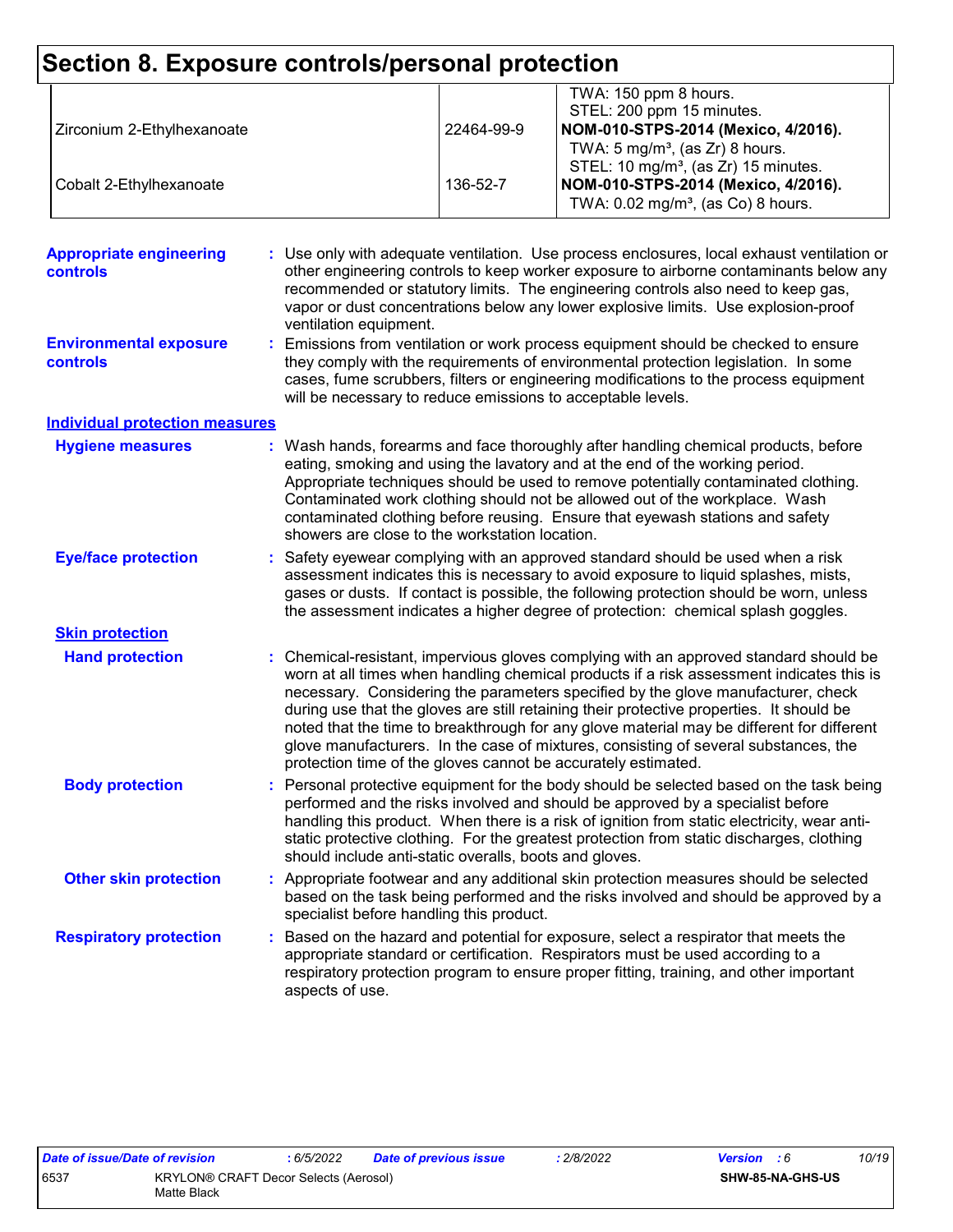## **Section 9. Physical and chemical properties**

The conditions of measurement of all properties are at standard temperature and pressure unless otherwise indicated.

| <b>Appearance</b>                                                 |    |                                                                                 |
|-------------------------------------------------------------------|----|---------------------------------------------------------------------------------|
| <b>Physical state</b>                                             |    | $:$ Liquid.                                                                     |
| <b>Color</b>                                                      |    | Not available.                                                                  |
| Odor                                                              |    | Not available.                                                                  |
| <b>Odor threshold</b>                                             |    | Not available.                                                                  |
| pH                                                                |    | Not applicable.                                                                 |
| <b>Melting point/freezing point</b>                               |    | Not available.                                                                  |
| <b>Boiling point, initial boiling</b><br>point, and boiling range |    | : Not available.                                                                |
| <b>Flash point</b>                                                |    | : Closed cup: -29 $^{\circ}$ C (-20.2 $^{\circ}$ F) [Pensky-Martens Closed Cup] |
| <b>Evaporation rate</b>                                           |    | 5.6 (butyl acetate = $1$ )                                                      |
| <b>Flammability</b>                                               |    | Not available.                                                                  |
| Lower and upper explosion<br>limit/flammability limit             |    | : Lower: 1.26%<br>Upper: 15.8%                                                  |
| <b>Vapor pressure</b>                                             |    | : $101.3$ kPa (760 mm Hg)                                                       |
| <b>Relative vapor density</b>                                     |    | : $1.55$ [Air = 1]                                                              |
| <b>Relative density</b>                                           |    | : 0.74                                                                          |
| <b>Solubility</b>                                                 |    | : Not available.                                                                |
| <b>Partition coefficient: n-</b><br>octanol/water                 |    | : Not applicable.                                                               |
| <b>Auto-ignition temperature</b>                                  |    | : Not available.                                                                |
| <b>Decomposition temperature</b>                                  | ÷. | Not available.                                                                  |
| <b>Viscosity</b>                                                  |    | Kinematic (40°C (104°F)): <20.5 mm <sup>2</sup> /s (<20.5 cSt)                  |
| <b>Molecular weight</b>                                           |    | Not applicable.                                                                 |
| <b>Aerosol product</b>                                            |    |                                                                                 |
| <b>Type of aerosol</b>                                            |    | : Spray                                                                         |
| <b>Heat of combustion</b>                                         |    | : $28.137$ kJ/g                                                                 |

## **Section 10. Stability and reactivity**

| <b>Reactivity</b>                                   | : No specific test data related to reactivity available for this product or its ingredients.              |
|-----------------------------------------------------|-----------------------------------------------------------------------------------------------------------|
| <b>Chemical stability</b>                           | : The product is stable.                                                                                  |
| <b>Possibility of hazardous</b><br><b>reactions</b> | : Under normal conditions of storage and use, hazardous reactions will not occur.                         |
| <b>Conditions to avoid</b>                          | : Avoid all possible sources of ignition (spark or flame).                                                |
| <b>Incompatible materials</b>                       | : No specific data.                                                                                       |
| <b>Hazardous decomposition</b><br>products          | : Under normal conditions of storage and use, hazardous decomposition products should<br>not be produced. |

| Date of issue/Date of revision |                                                      | 6/5/2022 | <b>Date of previous issue</b> | .2/8/2022 | <b>Version</b> : 6      |  | 11/19 |
|--------------------------------|------------------------------------------------------|----------|-------------------------------|-----------|-------------------------|--|-------|
| 6537                           | KRYLON® CRAFT Decor Selects (Aerosol)<br>Matte Black |          |                               |           | <b>SHW-85-NA-GHS-US</b> |  |       |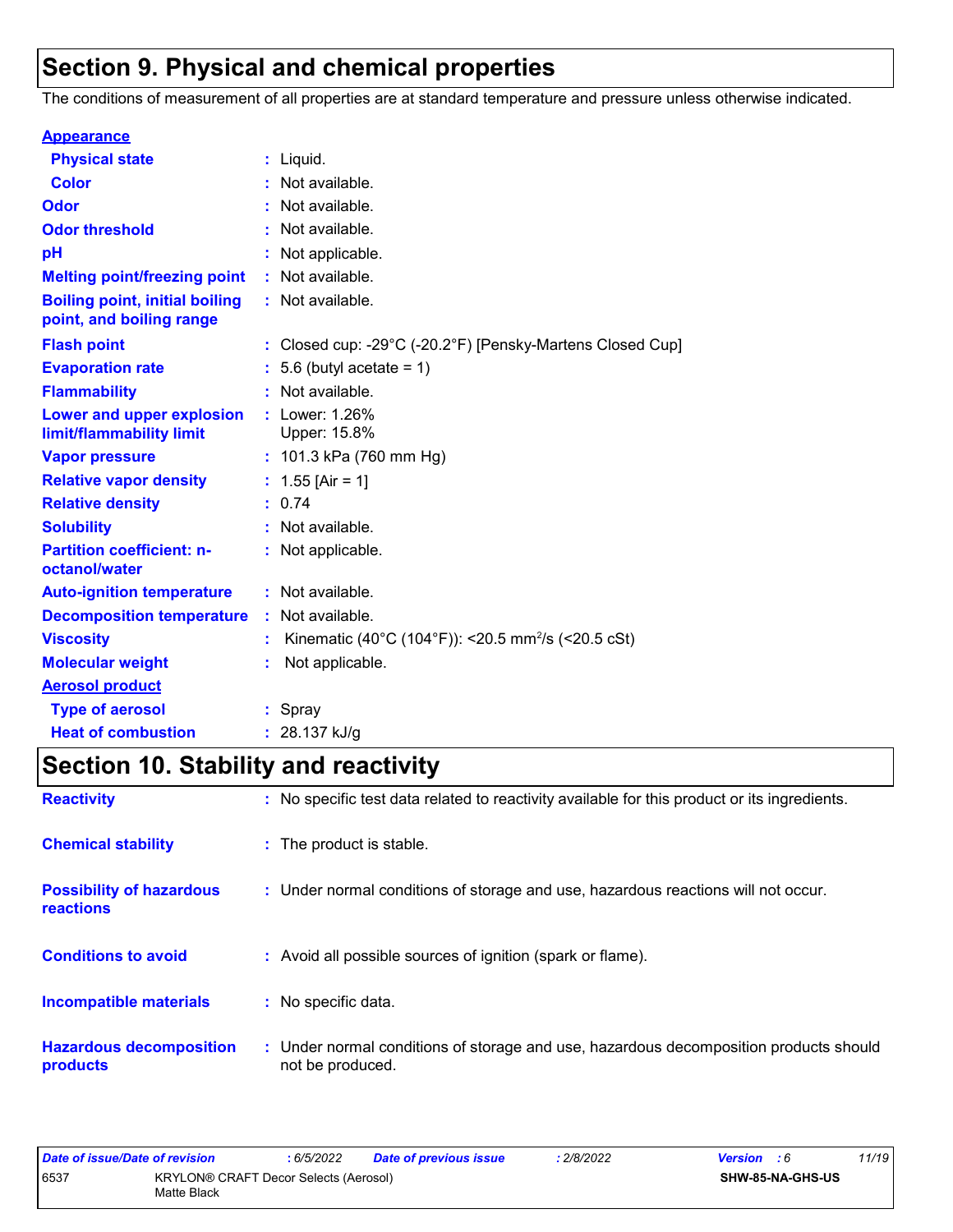#### **Information on toxicological effects**

#### **Acute toxicity**

| <b>Product/ingredient name</b> | <b>Result</b>                | <b>Species</b> | <b>Dose</b>              | <b>Exposure</b> |
|--------------------------------|------------------------------|----------------|--------------------------|-----------------|
| Acetone                        | LD50 Oral                    | Rat            | 5800 mg/kg               |                 |
| <b>Butane</b>                  | <b>LC50 Inhalation Vapor</b> | Rat            | 658000 mg/m <sup>3</sup> | 4 hours         |
| n-Butyl Acetate                | LD50 Dermal                  | Rabbit         | >17600 mg/kg             |                 |
|                                | LD50 Oral                    | Rat            | 10768 mg/kg              |                 |
| 2-Propoxyethanol               | LD50 Oral                    | Rat            | 3089 mg/kg               |                 |
| Carbon Black                   | LD50 Oral                    | Rat            | >15400 mg/kg             |                 |
| Zirconium 2-Ethylhexanoate     | LD50 Dermal                  | Rabbit         | $>5$ g/kg                |                 |
|                                | LD50 Oral                    | Rat            | $>5$ g/kg                |                 |
| Light Aromatic Hydrocarbons    | LD50 Oral                    | Rat            | 8400 mg/kg               |                 |
| Cobalt 2-Ethylhexanoate        | LD50 Dermal                  | Rabbit         | $>5$ g/kg                |                 |
|                                | LD50 Oral                    | Rat            | $1.22$ g/kg              |                 |
| Methyl Ethyl Ketoxime          | LD50 Oral                    | Rat            | 930 mg/kg                |                 |
| <b>Hydrotreated Heavy</b>      | <b>LC50 Inhalation Vapor</b> | Rat            | 8500 mg/m <sup>3</sup>   | 4 hours         |
| Petroleum Naphtha              | LD50 Oral                    | Rat            | $>6$ g/kg                |                 |

#### **Irritation/Corrosion**

| <b>Product/ingredient name</b> | <b>Result</b>            | <b>Species</b> | <b>Score</b> | <b>Exposure</b>  | <b>Observation</b>       |
|--------------------------------|--------------------------|----------------|--------------|------------------|--------------------------|
| Acetone                        | Eyes - Mild irritant     | Human          |              | 186300 ppm       | ٠                        |
|                                | Eyes - Mild irritant     | Rabbit         |              | 10 uL            |                          |
|                                | Eyes - Moderate irritant | Rabbit         |              | 24 hours 20      | ۰                        |
|                                |                          |                |              | mg               |                          |
|                                | Eyes - Severe irritant   | Rabbit         |              | $20 \, mg$       |                          |
|                                | Skin - Mild irritant     | Rabbit         |              | 24 hours 500     |                          |
|                                |                          |                |              | mg               |                          |
|                                | Skin - Mild irritant     | Rabbit         |              | 395 mg           |                          |
| n-Butyl Acetate                | Eyes - Moderate irritant | Rabbit         |              | $100 \text{ mg}$ |                          |
|                                | Skin - Moderate irritant | Rabbit         |              | 24 hours 500     |                          |
|                                |                          |                |              | mg               |                          |
| 2-Propoxyethanol               | Eyes - Severe irritant   | Rabbit         |              | 24 hours 750     |                          |
|                                |                          |                |              | ug               |                          |
|                                | Eyes - Severe irritant   | Rabbit         |              | $100 \text{ mg}$ |                          |
|                                | Skin - Mild irritant     | Guinea pig     |              | $500 \text{ mg}$ |                          |
|                                | Skin - Mild irritant     | Rabbit         |              | 24 hours 500     |                          |
|                                |                          |                |              | mg               |                          |
| Light Aromatic Hydrocarbons    | Eyes - Mild irritant     | Rabbit         |              | 24 hours 100     |                          |
|                                |                          |                |              | uL               |                          |
| Methyl Ethyl Ketoxime          | Eyes - Severe irritant   | Rabbit         |              | 100 uL           | $\overline{\phantom{a}}$ |

#### **Sensitization**

Not available.

#### **Mutagenicity**

Not available.

#### **Carcinogenicity**

Not available.

#### **Classification**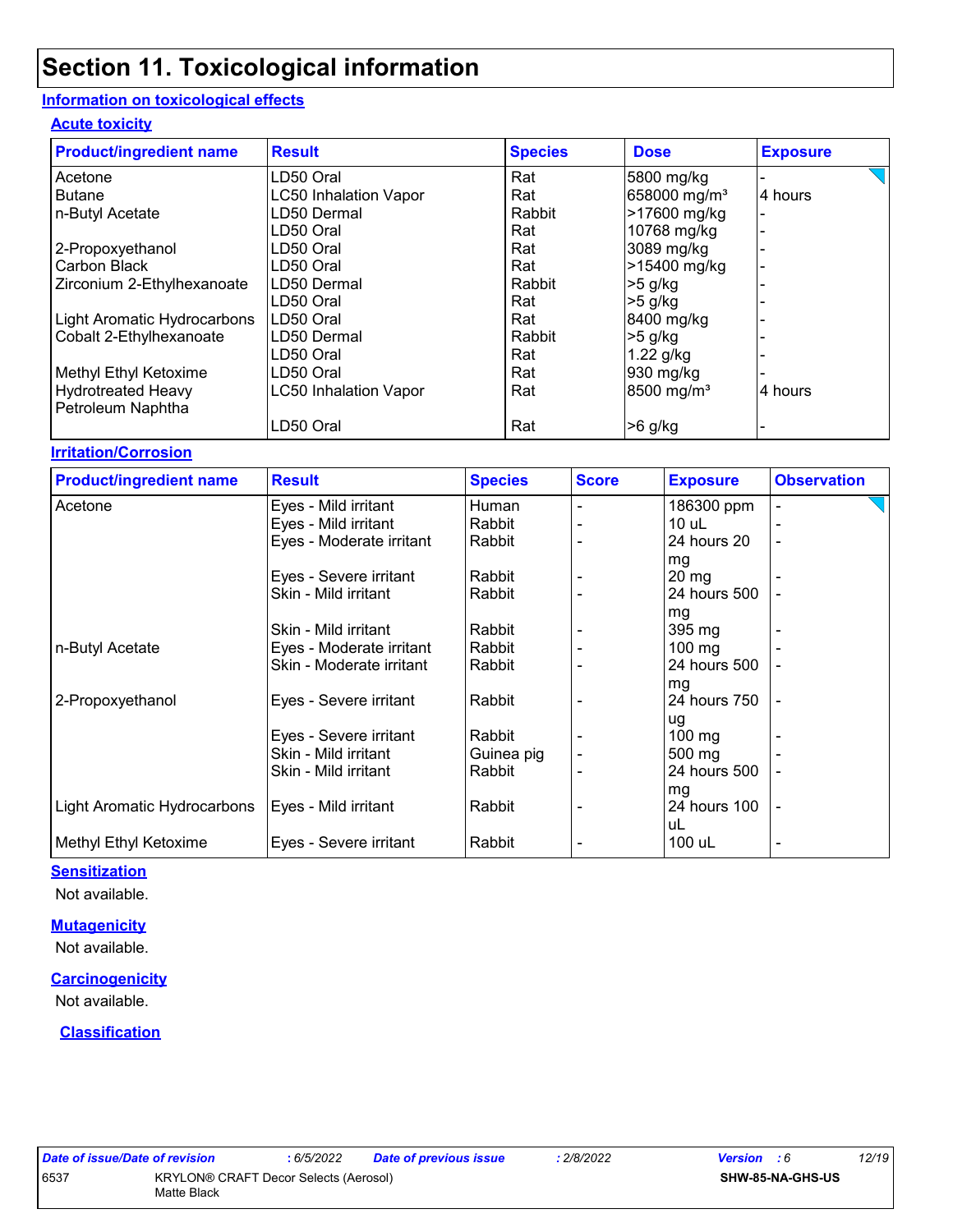| <b>Product/ingredient name</b>          | <b>OSHA</b> | <b>IARC</b> | <b>NTP</b>                                       |  |
|-----------------------------------------|-------------|-------------|--------------------------------------------------|--|
| Amorphous Precipitated<br>Silica        |             |             |                                                  |  |
| Carbon Black<br>Cobalt 2-Ethylhexanoate |             | 2B<br>2B    | Reasonably anticipated to be a human carcinogen. |  |

#### **Reproductive toxicity**

Not available.

#### **Teratogenicity**

Not available.

#### **Specific target organ toxicity (single exposure)**

| <b>Name</b>                          | <b>Category</b> | <b>Route of</b><br>exposure | <b>Target organs</b>            |
|--------------------------------------|-----------------|-----------------------------|---------------------------------|
| Acetone                              | Category 3      |                             | Respiratory tract<br>irritation |
|                                      | Category 3      |                             | Narcotic effects                |
| Propane                              | Category 3      |                             | Respiratory tract<br>irritation |
|                                      | Category 3      |                             | Narcotic effects                |
| <b>Butane</b>                        | Category 3      |                             | Respiratory tract<br>irritation |
|                                      | Category 3      |                             | Narcotic effects                |
| n-Butyl Acetate                      | Category 3      |                             | Narcotic effects                |
| 2-Propoxyethanol                     | Category 3      |                             | Respiratory tract<br>irritation |
|                                      | Category 3      |                             | Narcotic effects                |
| <b>Light Aromatic Hydrocarbons</b>   | Category 3      |                             | Respiratory tract<br>irritation |
|                                      | Category 3      |                             | Narcotic effects                |
| Methyl Ethyl Ketoxime                | Category 1      |                             | upper respiratory<br>tract      |
|                                      | Category 3      |                             | Narcotic effects                |
| Hydrotreated Heavy Petroleum Naphtha | Category 3      |                             | Respiratory tract<br>irritation |
|                                      | Category 3      |                             | Narcotic effects                |

#### **Specific target organ toxicity (repeated exposure)**

| <b>Name</b>                          | <b>Category</b> | <b>Route of</b><br>exposure | <b>Target organs</b> |
|--------------------------------------|-----------------|-----------------------------|----------------------|
| Acetone                              | Category 2      |                             |                      |
| Propane                              | Category 2      |                             |                      |
| l Butane                             | Category 2      |                             |                      |
| 2-Propoxyethanol                     | Category 2      |                             |                      |
| <b>Light Aromatic Hydrocarbons</b>   | Category 2      |                             |                      |
| Methyl Ethyl Ketoxime                | Category 2      |                             | blood system         |
| Hydrotreated Heavy Petroleum Naphtha | Category 2      |                             |                      |

#### **Aspiration hazard**

| <b>Name</b>                          | Result                                |
|--------------------------------------|---------------------------------------|
| Propane                              | <b>ASPIRATION HAZARD - Category 1</b> |
| Butane                               | <b>ASPIRATION HAZARD - Category 1</b> |
| Light Aromatic Hydrocarbons          | <b>ASPIRATION HAZARD - Category 1</b> |
| Hydrotreated Heavy Petroleum Naphtha | <b>ASPIRATION HAZARD - Category 1</b> |

| Date of issue/Date of revision                               |  | : 6/5/2022 | <b>Date of previous issue</b> | : 2/8/2022 | <b>Version</b> : 6 |  | 13/19 |
|--------------------------------------------------------------|--|------------|-------------------------------|------------|--------------------|--|-------|
| 6537<br>KRYLON® CRAFT Decor Selects (Aerosol)<br>Matte Black |  |            |                               |            | SHW-85-NA-GHS-US   |  |       |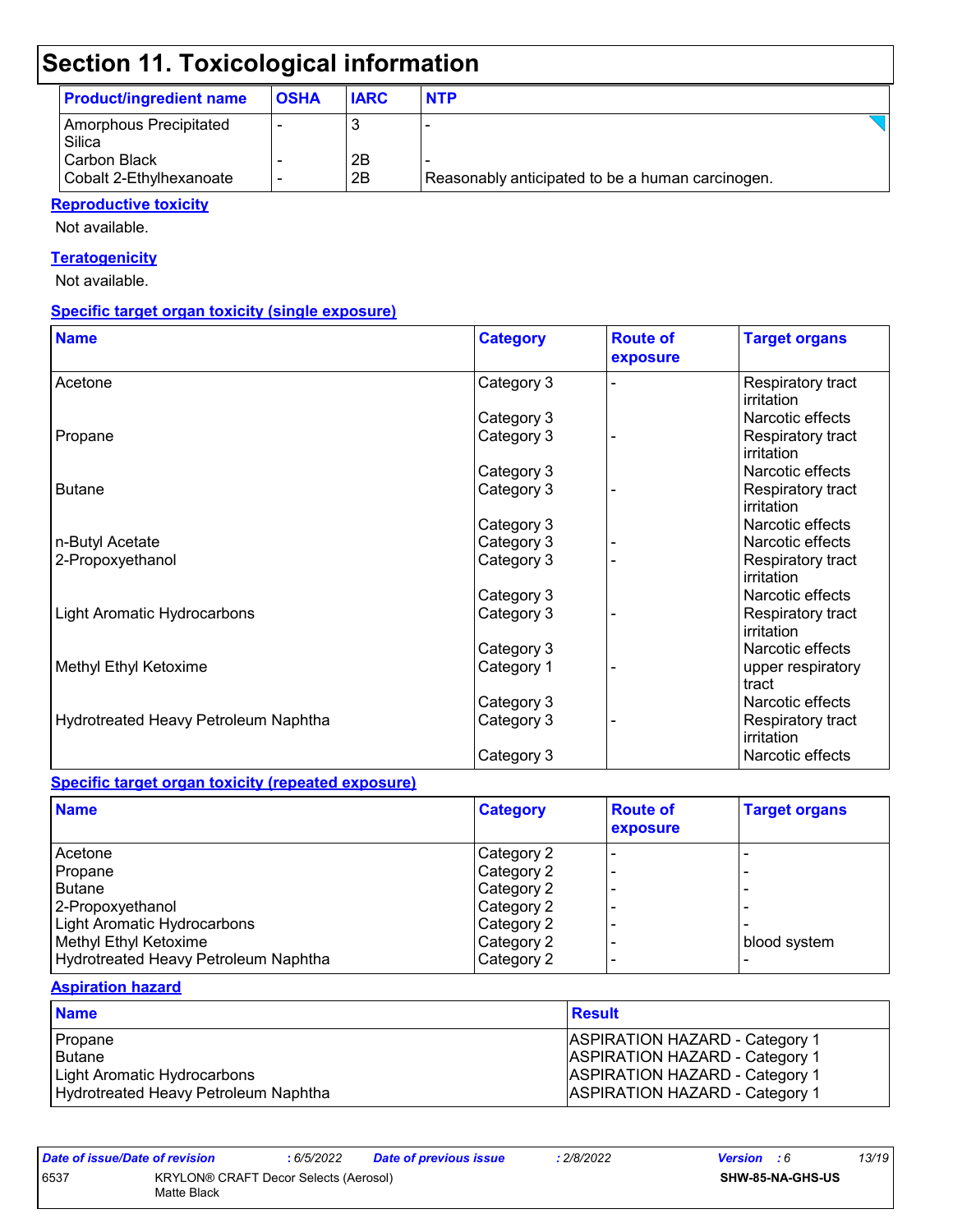Matte Black

| <b>Information on the likely</b><br>routes of exposure        | : Not available.                                                                                                                                                                                                                                                      |
|---------------------------------------------------------------|-----------------------------------------------------------------------------------------------------------------------------------------------------------------------------------------------------------------------------------------------------------------------|
| <b>Potential acute health effects</b>                         |                                                                                                                                                                                                                                                                       |
| <b>Eye contact</b>                                            | : Causes serious eye irritation.                                                                                                                                                                                                                                      |
| <b>Inhalation</b>                                             | Can cause central nervous system (CNS) depression. May cause drowsiness or<br>dizziness. May cause respiratory irritation.                                                                                                                                            |
| <b>Skin contact</b>                                           | : May cause an allergic skin reaction.                                                                                                                                                                                                                                |
| <b>Ingestion</b>                                              | Can cause central nervous system (CNS) depression. May be fatal if swallowed and<br>enters airways.                                                                                                                                                                   |
|                                                               | <b>Symptoms related to the physical, chemical and toxicological characteristics</b>                                                                                                                                                                                   |
| <b>Eye contact</b>                                            | : Adverse symptoms may include the following:<br>pain or irritation<br>watering<br>redness                                                                                                                                                                            |
| <b>Inhalation</b>                                             | Adverse symptoms may include the following:<br>respiratory tract irritation<br>coughing<br>nausea or vomiting<br>headache<br>drowsiness/fatigue<br>dizziness/vertigo<br>unconsciousness<br>reduced fetal weight<br>increase in fetal deaths<br>skeletal malformations |
| <b>Skin contact</b>                                           | Adverse symptoms may include the following:<br>irritation<br>redness<br>reduced fetal weight<br>increase in fetal deaths<br>skeletal malformations                                                                                                                    |
| <b>Ingestion</b>                                              | Adverse symptoms may include the following:<br>nausea or vomiting<br>reduced fetal weight<br>increase in fetal deaths<br>skeletal malformations                                                                                                                       |
|                                                               | Delayed and immediate effects and also chronic effects from short and long term exposure                                                                                                                                                                              |
| <b>Short term exposure</b>                                    |                                                                                                                                                                                                                                                                       |
| <b>Potential immediate</b><br>effects                         | : Not available.                                                                                                                                                                                                                                                      |
| <b>Potential delayed effects</b><br><b>Long term exposure</b> | : Not available.                                                                                                                                                                                                                                                      |
| <b>Potential immediate</b><br>effects                         | : Not available.                                                                                                                                                                                                                                                      |
| <b>Potential delayed effects</b>                              | : Not available.                                                                                                                                                                                                                                                      |
| <b>Potential chronic health effects</b><br>Not available.     |                                                                                                                                                                                                                                                                       |
| <b>General</b>                                                | May cause damage to organs through prolonged or repeated exposure. Once<br>sensitized, a severe allergic reaction may occur when subsequently exposed to very low<br>levels.                                                                                          |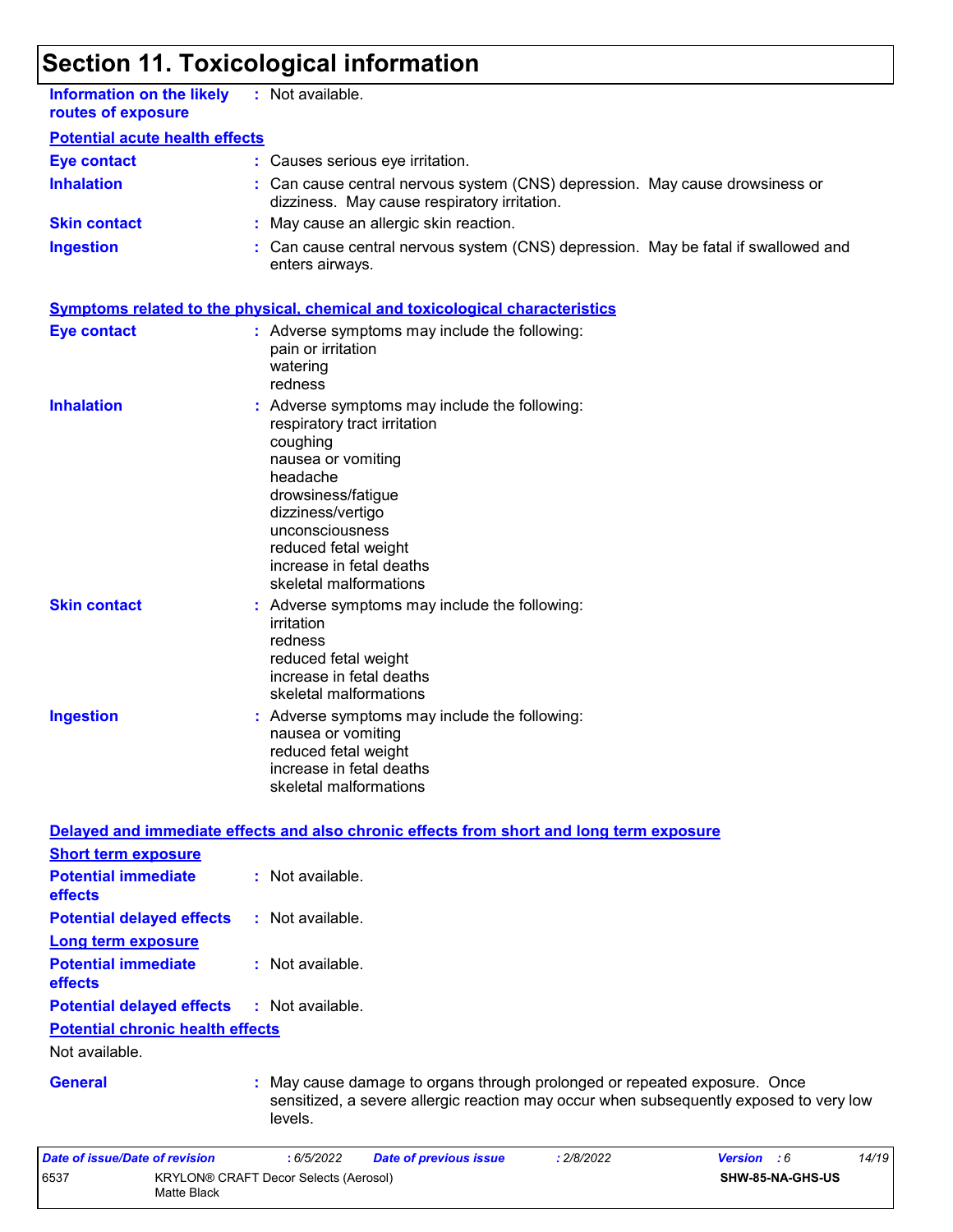| <b>Carcinogenicity</b>       | : Suspected of causing cancer. Risk of cancer depends on duration and level of<br>exposure. |
|------------------------------|---------------------------------------------------------------------------------------------|
| <b>Mutagenicity</b>          | : No known significant effects or critical hazards.                                         |
| <b>Teratogenicity</b>        | : Suspected of damaging the unborn child.                                                   |
| <b>Developmental effects</b> | : No known significant effects or critical hazards.                                         |
| <b>Fertility effects</b>     | May damage fertility.                                                                       |

#### **Numerical measures of toxicity**

#### **Acute toxicity estimates**

| <b>Route</b> | <b>ATE value</b> |
|--------------|------------------|
| Oral         | 85462.33 mg/kg   |
| Dermal       | 30433.33 mg/kg   |

## **Section 12. Ecological information**

| <b>Toxicity</b>                |                                                                      |                                                            |                      |
|--------------------------------|----------------------------------------------------------------------|------------------------------------------------------------|----------------------|
| <b>Product/ingredient name</b> | <b>Result</b>                                                        | <b>Species</b>                                             | <b>Exposure</b>      |
| Acetone                        | Acute EC50 7200000 µg/l Fresh water                                  | Algae - Selenastrum sp.                                    | 96 hours             |
|                                | Acute LC50 4.42589 ml/L Marine water                                 | l Crustaceans - Acartia tonsa -<br>l Copepodid             | 48 hours             |
|                                | Acute LC50 7460000 µg/l Fresh water                                  | Daphnia - Daphnia cucullata                                | 48 hours             |
|                                | Acute LC50 5600 ppm Fresh water                                      | l Fish - Poecilia reticulata                               | 96 hours             |
|                                | Chronic NOEC 4.95 mg/l Marine water                                  | Algae - Ulva pertusa                                       | 96 hours             |
|                                | Chronic NOEC 0.016 ml/L Fresh water                                  | Crustaceans - Daphniidae                                   | 21 days              |
|                                | Chronic NOEC 0.1 ml/L Fresh water                                    | Daphnia - Daphnia magna -<br><b>Neonate</b>                | 21 days              |
|                                | Chronic NOEC 5 µg/l Marine water                                     | Fish - Gasterosteus aculeatus -<br>Larvae                  | 42 days              |
| n-Butyl Acetate                | Acute LC50 32 mg/l Marine water<br>Acute LC50 18000 µg/l Fresh water | Crustaceans - Artemia salina<br>Fish - Pimephales promelas | 48 hours<br>96 hours |
| Methyl Ethyl Ketoxime          | Acute LC50 843000 µg/l Fresh water                                   | <b>Fish - Pimephales promelas</b>                          | 96 hours             |

#### **Persistence and degradability**

| <b>Product/ingredient name</b>  | <b>Aquatic half-life</b> | <b>Photolysis</b> | Biodegradability |
|---------------------------------|--------------------------|-------------------|------------------|
| Acetone                         |                          |                   | Readily          |
| l n-Butvl Acetate               |                          |                   | Readily          |
| Light Aromatic Hydrocarbons   - |                          |                   | Readily          |

#### **Bioaccumulative potential**

| <b>Product/ingredient name</b>                                                                                                                                  | $LogP_{ow}$ | <b>BCF</b>                                                | <b>Potential</b>                   |
|-----------------------------------------------------------------------------------------------------------------------------------------------------------------|-------------|-----------------------------------------------------------|------------------------------------|
| Zirconium 2-Ethylhexanoate<br>Light Aromatic Hydrocarbons<br>Cobalt 2-Ethylhexanoate<br>Methyl Ethyl Ketoxime<br><b>Hydrotreated Heavy</b><br>Petroleum Naphtha |             | 2.96<br>10 to 2500<br>15600<br>$2.5$ to 5.8<br>10 to 2500 | low<br>high<br>high<br>low<br>high |

#### **Mobility in soil**

| Date of issue/Date of revision |                                                      | : 6/5/2022 | <b>Date of previous issue</b> | : 2/8/2022 | <b>Version</b> : 6 |                  | 15/19 |
|--------------------------------|------------------------------------------------------|------------|-------------------------------|------------|--------------------|------------------|-------|
| 6537                           | KRYLON® CRAFT Decor Selects (Aerosol)<br>Matte Black |            |                               |            |                    | SHW-85-NA-GHS-US |       |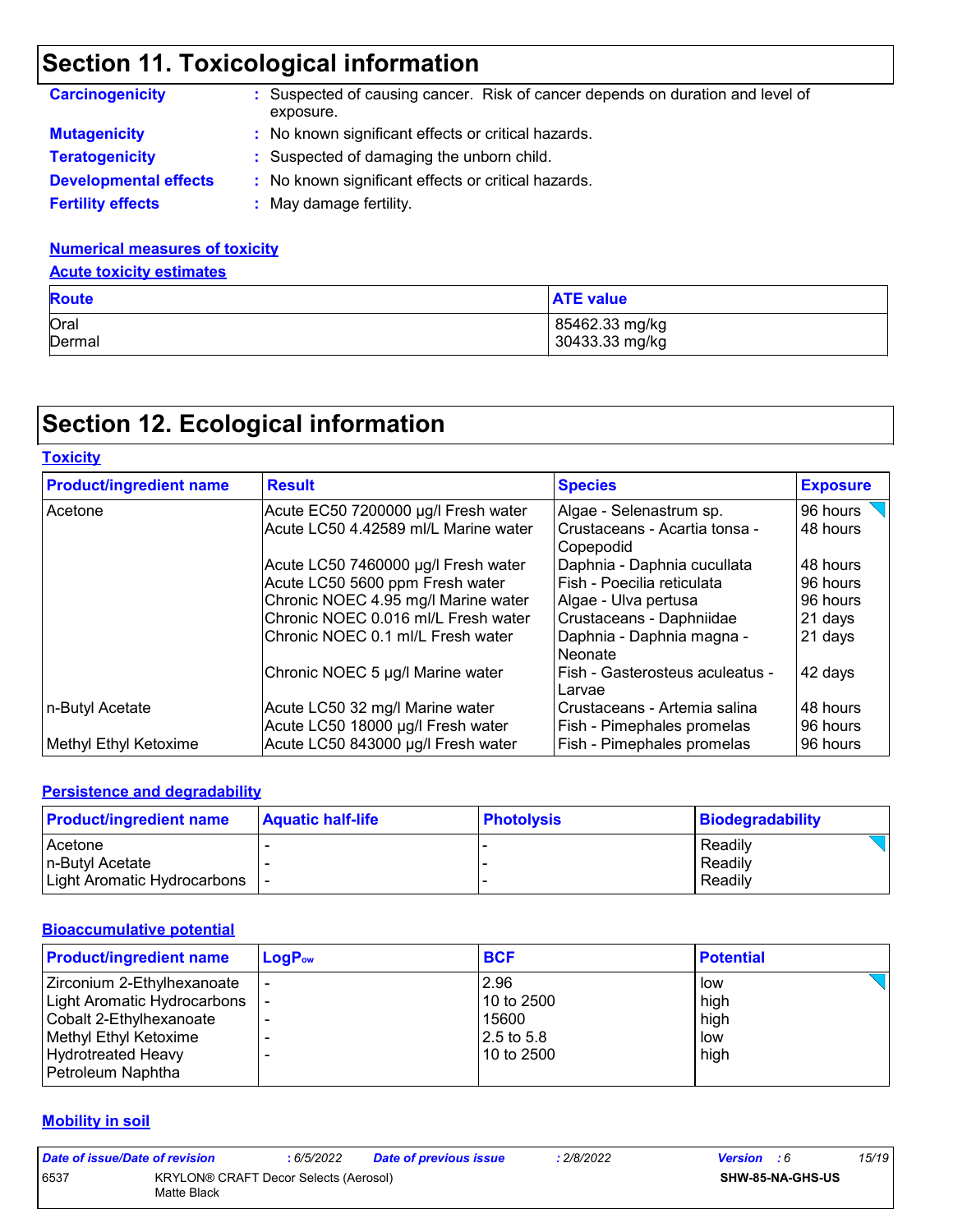**Soil/water partition coefficient (Koc)** 

**:** Not available.

**Other adverse effects** : No known significant effects or critical hazards.

### **Section 13. Disposal considerations**

The generation of waste should be avoided or minimized wherever possible. Disposal of this product, solutions and any by-products should at all times comply with the requirements of environmental protection and waste disposal legislation and any regional local authority requirements. Dispose of surplus and non-recyclable products via a licensed waste disposal contractor. Waste should not be disposed of untreated to the sewer unless fully compliant with the requirements of all authorities with jurisdiction. Waste packaging should be recycled. Incineration or landfill should only be considered when recycling is not feasible. This material and its container must be disposed of in a safe way. Empty containers or liners may retain some product residues. Do not puncture or incinerate container. **Disposal methods :**

### **Section 14. Transport information**

|                                         | <b>DOT</b><br><b>Classification</b>                                   | <b>TDG</b><br><b>Classification</b>                                                                                                                                                           | <b>Mexico</b><br><b>Classification</b>                                | <b>IATA</b>                                                           | <b>IMDG</b>                                                           |
|-----------------------------------------|-----------------------------------------------------------------------|-----------------------------------------------------------------------------------------------------------------------------------------------------------------------------------------------|-----------------------------------------------------------------------|-----------------------------------------------------------------------|-----------------------------------------------------------------------|
| <b>UN number</b>                        | <b>UN1950</b>                                                         | <b>UN1950</b>                                                                                                                                                                                 | <b>UN1950</b>                                                         | <b>UN1950</b>                                                         | <b>UN1950</b>                                                         |
| <b>UN proper</b><br>shipping name       | <b>AEROSOLS</b>                                                       | <b>AEROSOLS</b>                                                                                                                                                                               | <b>AEROSOLS</b>                                                       | AEROSOLS,<br>flammable                                                | <b>AEROSOLS</b>                                                       |
| <b>Transport</b><br>hazard class(es)    | 2.1                                                                   | 2.1                                                                                                                                                                                           | 2.1                                                                   | 2.1                                                                   | 2.1                                                                   |
| <b>Packing group</b>                    |                                                                       |                                                                                                                                                                                               |                                                                       |                                                                       |                                                                       |
| <b>Environmental</b><br>hazards         | No.                                                                   | No.                                                                                                                                                                                           | No.                                                                   | No.                                                                   | No.                                                                   |
| <b>Additional</b><br><b>information</b> | Dependent upon<br>container size, this                                | Product classified<br>as per the<br>following sections<br>of the<br>Transportation of<br>Dangerous Goods<br>Regulations:<br>2.13-2.17 (Class<br>2).<br>Dependent upon<br>container size, this | Dependent upon<br>container size, this                                | Dependent upon<br>container size, this                                | Dependent upon<br>container size, this                                |
|                                         | product may ship under<br>the Limited Quantity<br>shipping exception. | product may ship under<br>the Limited Quantity<br>shipping exception.                                                                                                                         | product may ship under<br>the Limited Quantity<br>shipping exception. | product may ship under<br>the Limited Quantity<br>shipping exception. | product may ship under<br>the Limited Quantity<br>shipping exception. |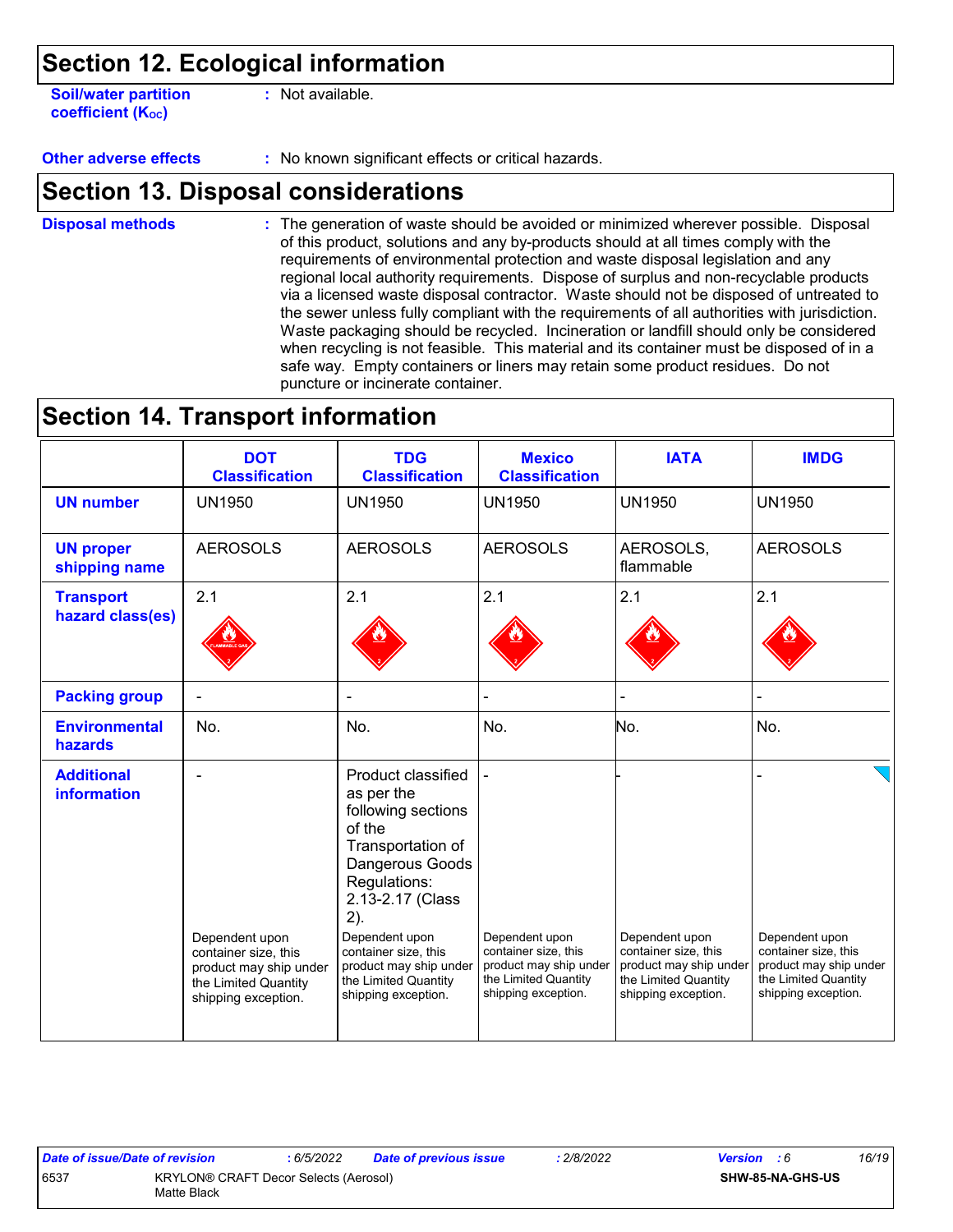## **Section 14. Transport information**

|                                                          |      | Special precautions for user : Multi-modal shipping descriptions are provided for informational purposes and do not<br>consider container sizes. The presence of a shipping description for a particular<br>mode of transport (sea, air, etc.), does not indicate that the product is packaged<br>suitably for that mode of transport. All packaging must be reviewed for suitability<br>prior to shipment, and compliance with the applicable regulations is the sole<br>responsibility of the person offering the product for transport. People loading and<br>unloading dangerous goods must be trained on all of the risks deriving from the<br>substances and on all actions in case of emergency situations. |
|----------------------------------------------------------|------|--------------------------------------------------------------------------------------------------------------------------------------------------------------------------------------------------------------------------------------------------------------------------------------------------------------------------------------------------------------------------------------------------------------------------------------------------------------------------------------------------------------------------------------------------------------------------------------------------------------------------------------------------------------------------------------------------------------------|
| <b>Transport in bulk according</b><br>to IMO instruments | - 50 | Not available.                                                                                                                                                                                                                                                                                                                                                                                                                                                                                                                                                                                                                                                                                                     |

**Proper shipping name :**

: Not available.

## **Section 15. Regulatory information**

#### **SARA 313**

SARA 313 (40 CFR 372.45) supplier notification can be found on the Environmental Data Sheet.

#### **California Prop. 65**

WARNING: This product contains chemicals known to the State of California to cause cancer and birth defects or other reproductive harm.

**International regulations**

| <b>International lists</b> | : Australia inventory (AIIC): Not determined.<br>China inventory (IECSC): Not determined.<br>Japan inventory (CSCL): Not determined.<br>Japan inventory (ISHL): Not determined.<br>Korea inventory (KECI): Not determined.<br>New Zealand Inventory of Chemicals (NZIoC): Not determined.<br>Philippines inventory (PICCS): Not determined.<br>Taiwan Chemical Substances Inventory (TCSI): Not determined.<br>Thailand inventory: Not determined. |
|----------------------------|----------------------------------------------------------------------------------------------------------------------------------------------------------------------------------------------------------------------------------------------------------------------------------------------------------------------------------------------------------------------------------------------------------------------------------------------------|
|                            | Turkey inventory: Not determined.                                                                                                                                                                                                                                                                                                                                                                                                                  |
|                            | Vietnam inventory: Not determined.                                                                                                                                                                                                                                                                                                                                                                                                                 |

## **Section 16. Other information**

**Hazardous Material Information System (U.S.A.)**



**The customer is responsible for determining the PPE code for this material. For more information on HMIS® Personal Protective Equipment (PPE) codes, consult the HMIS® Implementation Manual.**

**Caution: HMIS® ratings are based on a 0-4 rating scale, with 0 representing minimal hazards or risks, and 4 representing significant hazards or risks. Although HMIS® ratings and the associated label are not required on SDSs or products leaving a facility under 29 CFR 1910.1200, the preparer may choose to provide them. HMIS® ratings are to be used with a fully implemented HMIS® program. HMIS® is a registered trademark and service mark of the American Coatings Association, Inc.**

**Procedure used to derive the classification**